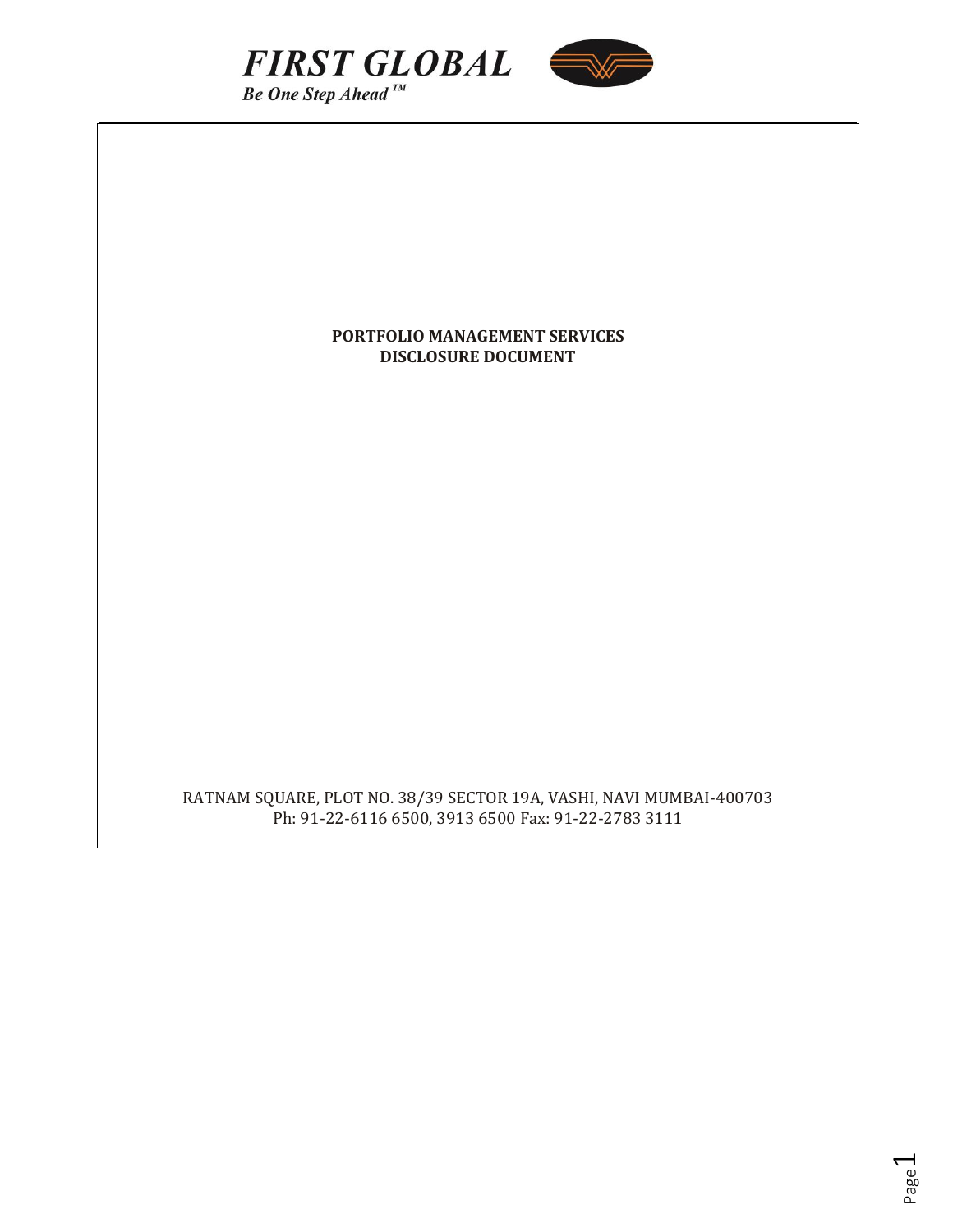



# Mehta Sanghvi & Associates Chartered Accountants

Office No. 606, Aura Biplex, Above Kalyan Jewellers, S. V. Road, Borivali(W), Mumbai - 400 092. Tel. :- 022 - 2862 9188, 2862 9189. E Mail: kamleshmehtaca@gmail.com, Cell: 98198 39188 - E Mail: bhumika.sanghvi@gmail.com, Cell: 98204 67099

# **CERTIFICATE**

We have verified the books of accounts and other relevant records of **M/s FIRST GLOBAL FINANCE PRIVATE LIMITED** having its Head office at Ratnam Square, Plot no. 38/39, Sector 19A, Vashi, Navi Mumbai-400703 a SEBI registered Portfolio Manager (**Reg no. INP000006697)** to certify the contents of Disclosure Document dated 15th June,2022.

Based on our verification of the relevant documents and records and the information and explanations given to us, we hereby certify that the disclosures made in the hereto annexed Disclosure Document are true, fair and adequate to enable the investors to make a well-informed decision. We further certify that the Disclosure Document complies with the requirement specified in Schedule V of Regulation 22 of the Securities and Exchange Board (Portfolio Managers) Regulations, 2020 and the Guidelines issued by SEBI.

This certificate is issued as per the requirement specified in Form C of Schedule I of Regulation 22 of the Securities and Exchange Board (Portfolio Managers) Regulations, 2020. The Disclosure Document forms an integral part of the certificate.

# **For Mehta Sanghvi & Associates;**

Chartered Accountants **Bhumika Sanghvi** Partner M. No.116307 **Date:** 17<sup>th</sup> June, 2022 **Place:** Mumbai UDIN: 22116307ALCHQL5039 SANGHVI BHUMIKA HIREN Digitally signed by SANGHVI BHUMIKA **HIREN** Date: 2022.06.17 13:25:47 +05'30'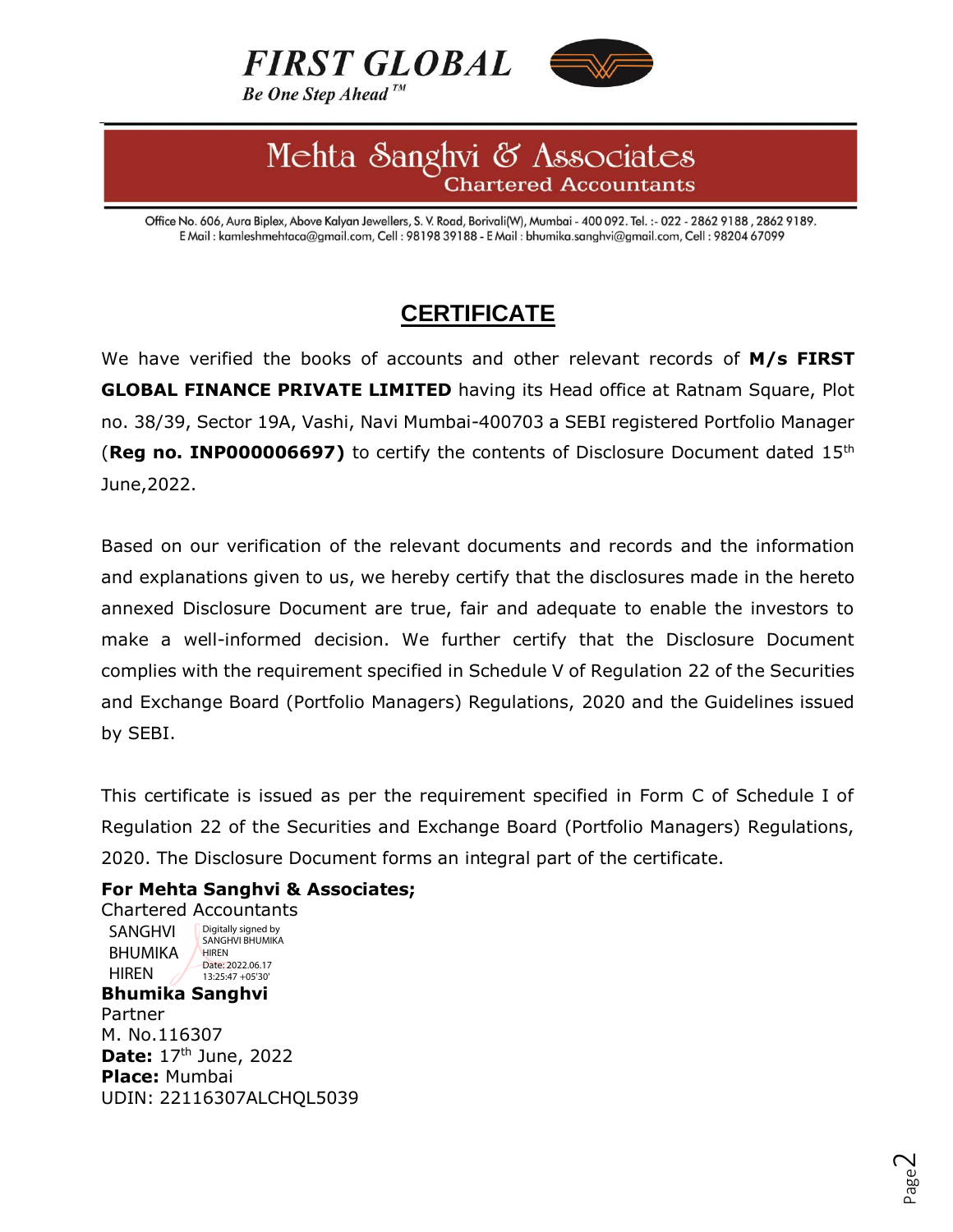



# **INDEX**

| Sr. No. | Contents                                    | Page No.       |
|---------|---------------------------------------------|----------------|
| 1.      | Form C                                      | $\overline{4}$ |
| 2.      | DISCLAIMER BY THE PORTFOLIO MANAGER         | $\overline{5}$ |
| 3.      | <b>DISCLAIMER CLAUSE</b>                    | 6              |
| 4.      | DEFINITIONS AND ABBREVIATIONS               | 6              |
| 5.      | HISTORY, PRESENT BUSINESS AND BACKGROUND    | $\overline{9}$ |
|         | OF THE PORTFOLIO MANAGER                    |                |
| 6.      | PROMOTERS AND DIRECTORS OF THE PORTFOLIO    | 11             |
|         | MANAGER AND ITS BACKGROUND                  |                |
| 7.      | <b>KEY ENTITIES IN THE GROUP</b>            | 12             |
| 8.      | PENALTIES, PENDING LITIGATIONS OR           | 13             |
|         | <b>PROCEEDINGS</b>                          |                |
| 9.      | <b>DETAILS OF SERVICES OFFERED</b>          | 14             |
|         | A) DETAILS OF SERVICES BEING OFFERED BY THE |                |
|         | PORTFOLIO MANAGER                           |                |
|         | B) INVESTMENT OBJECTIVES AND POLICIES       |                |
|         | /INVESTMENT PHILOSOPHY                      |                |
|         | C) POLICY FOR INVESTMENTS IN GROUP /        |                |
|         | <b>ASSOCIATE COMPANIES</b>                  |                |
| 10.     | <b>RISK FACTORS</b>                         | 24             |
| 11.     | <b>ONBOARDING OF CLIENTS</b>                | 27             |
| 11.     | <b>CLIENTS REPRESENTATION</b>               | 27             |
| 12.     | DISCLOSURES IN RESPECT OF TRANSACTIONS      | 28             |
|         | WITH RELATED PARTIES PERTAINING TO          |                |
|         | PORTFOLIO MANAGEMENT SERVICES               |                |
| 13.     | PERFORMANCE OF THE SCHEMES OF THE           | 29             |
|         | PORTFOLIO MANAGER                           |                |
| 14.     | FINANCIAL PERFORMANCE OF THE POTFOLIO       | 30             |
|         | <b>MANAGER</b>                              |                |
| 15.     | <b>AUDIT OBSERVATIONS</b>                   | 31             |
| 16.     | NATURE OF THE COSTS AND EXPENSES FOR        | 31             |
|         | <b>CLIENTS</b>                              |                |
| 17.     | <b>TAXATION</b>                             | 33             |
| 18      | ACCOUNTING POLICIES/VALUATIONS              | 33             |
| 19.     | <b>INVESTOR SERVICES</b>                    | 35             |
| 20.     | <b>GENERAL</b>                              | 36             |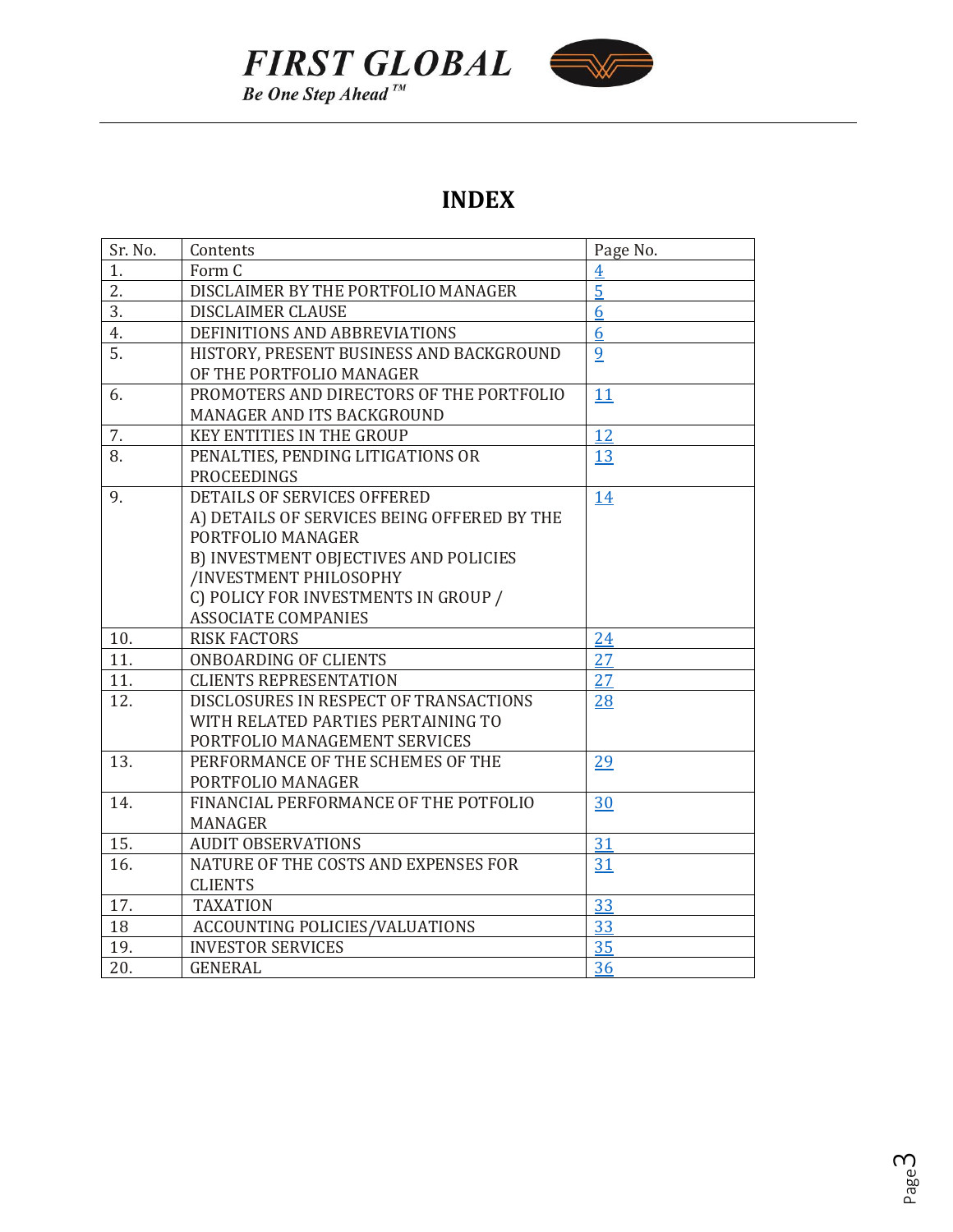



## **I. FORM C**

# <span id="page-3-0"></span>**Securities & Exchange Board of India (Portfolio Managers) Regulations, 2020 [Regulation 22]**

**First Global Finance Private Limited Address: Ratnam Square, Plot no. 38/39 Sector 19A, Vashi, Navi Mumbai-400703** Tel: +91 22 6116 6500/3913 6500 Email id: info@firstglobal.in <mailto:>

We confirm that:

- i) The Disclosure Document forwarded to the Board is in accordance with the SEBI (Portfolio Managers) Regulations, 2020 and the guidelines and directives issued by the Board from time to time.
- ii) The disclosures made in the document are true, fair and adequate to enable the investors to make a well-informed decision regarding entrusting the management of the portfolio to us / investment through the Portfolio Manager.

| iii) |                         | The Disclosure Document has been duly certified by an independent chartered accountant |
|------|-------------------------|----------------------------------------------------------------------------------------|
|      |                         | on 05.04.2021. The details are as follows:                                             |
|      |                         | Name of the Firm : Mehta Sanghvi & Associates                                          |
|      | Partner                 | : Ms. Bhumika Sanghvi                                                                  |
|      | Membership No. : 116307 |                                                                                        |
|      | Address                 | : 606, Aura Biplex, Above Kalyan Jewellers, S. V. Road, Borivali                       |
|      |                         | (W), Mumbai 400 092.                                                                   |
|      | Telephone No.           | $: 022 - 28629188$                                                                     |
|      |                         |                                                                                        |

**For First Global Finance Private Ltd.**

 **Sd/-**

 **Mr. Neeraj Khanna Principal Officer Registered Office Address: Ratnam Square, Plot No. 38/39, Sector19A, Vashi, Navi Mumbai-400703**

 **Place: Mumbai Date: 15.06.20222**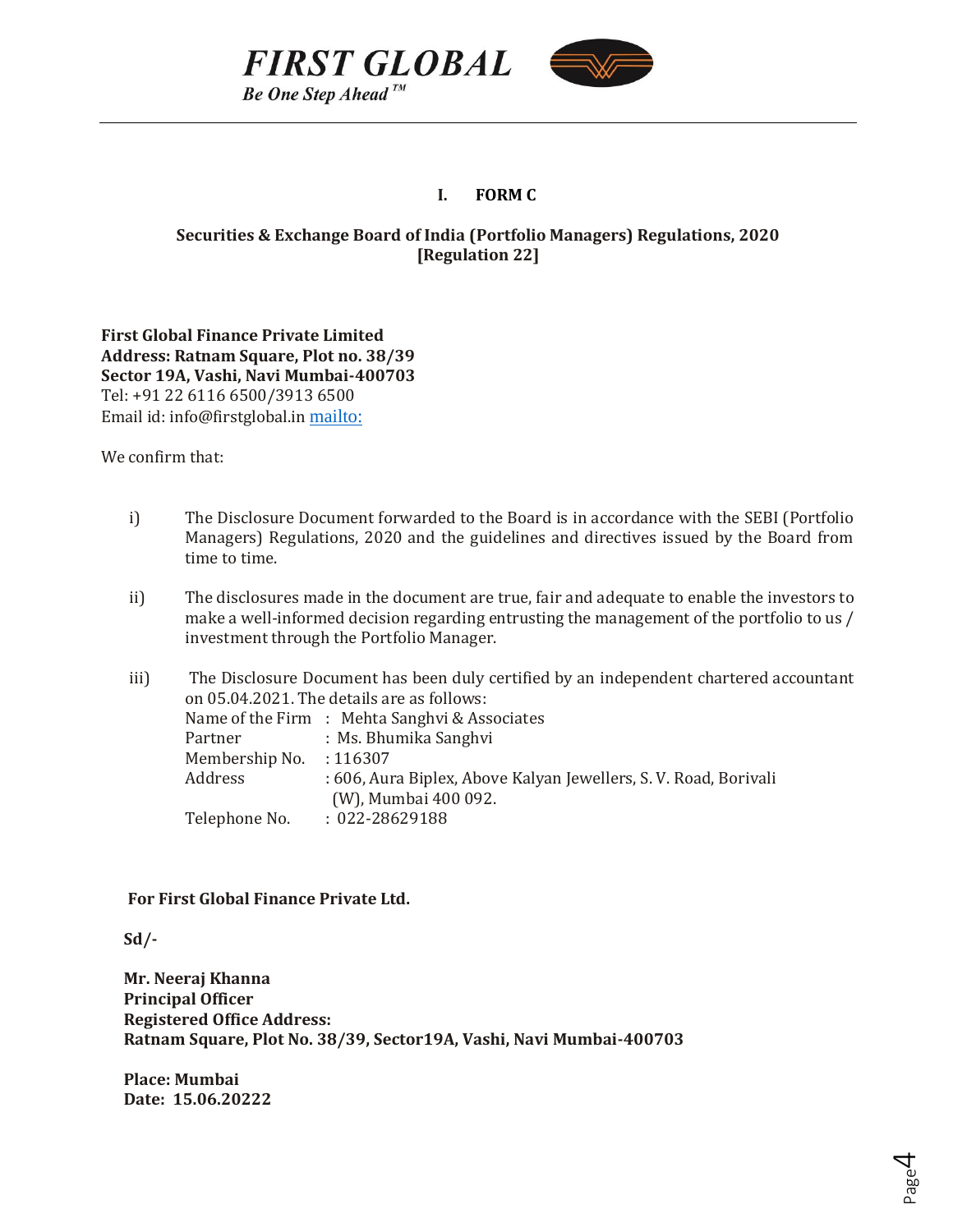



#### **FIRST GLOBAL FINANCE PRIVATE LIMITED**

#### <span id="page-4-0"></span>**II. PORTFOLIO MANAGEMENT SERVICES – DISCLOSURE DOCUMENT**

(As per the requirement of Fifth Schedule of Regulation 22 of Securities and Exchange Board of India (Portfolio Managers) Regulation 2020)

(i) The Disclosure Document has been filed with the Board along with the certificate in the specified format in terms of Regulation 22 of the SEBI (Portfolio Managers) Regulations, 2020.

(ii) The purpose of the Document is to provide essential information about the portfolio management services in a manner to assist and enable the investors in making informed decision for engaging a portfolio manager.

(iii) The Document contains the necessary information about the Portfolio Manager required by an investor before investing, and the investor is advised to carefully read this entire document before making any investment decision and to retain it for future reference.

(iv) This Document supersedes the Disclosure Document dated April 5, 2021 filed with SEBI.

(v) The following are the Details of the Portfolio Manager:

| Name of the Portfolio Manager   | First Global Finance Private Limited        |
|---------------------------------|---------------------------------------------|
| <b>SEBI Registration Number</b> | INP000006697                                |
| <b>Head Office Address</b>      | Ratnam Square, First Floor, Plot No. 38/39, |
|                                 | Sector 19A, Vashi, Navi Mumbai-400703       |
| Phone                           | +91 22 6116 6500                            |
| Fax                             | +91 22 6116 6562                            |
| Website                         | www.firstglobalsec.com                      |
| Email-Id:                       | pms@firstglobal.in                          |

(vi) The name, phone number, e-mail address of the Principal Officer so designated by the Portfolio Manager is:

| Name of the Principal Officer | Neeraj Khanna                               |
|-------------------------------|---------------------------------------------|
| Phone                         | +91 9821167150                              |
| Email                         | neeraj.khanna@firstglobalsec.com            |
| Head Office Address           | Ratnam Square, First Floor, Plot No. 38/39, |
|                               | Sector 19A, Vashi, Navi Mumbai-400703       |

This Disclosure Document is dated 15.06.2022 and was approved by the board of directors of FIRST GLOBAL FINANCE PVT. LTD. on 31.05.2022.

Date: 15.06.2022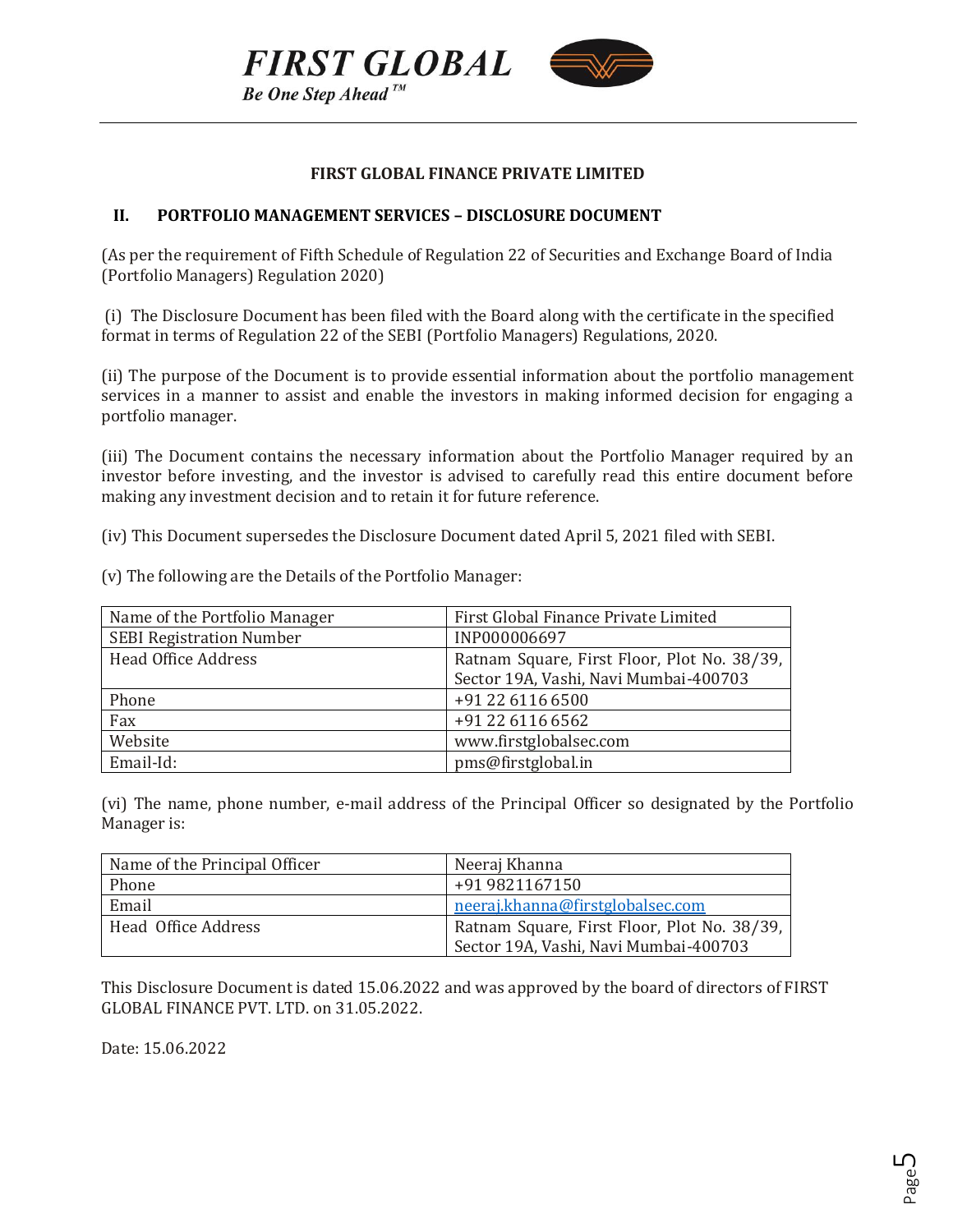



#### <span id="page-5-0"></span>**III.DISCLAIMER**

This document has been prepared in accordance with the SEBI (Portfolio Managers) Regulations, 2020 and it has been filed with SEBI and has neither been approved nor disapproved by SEBI, nor has SEBI certified the accuracy or adequacy of the contents of this document.

## **IV. DEFINITIONS**

For the purposes of this Disclosure Document, except as otherwise expressly provided or as the context or meaning thereof otherwise requires, the following words and expressions shall have the meanings assigned to them respectively hereinafter:

**"Act"** means the SEBI, Act, 1992 (15 of 1992) as amended from time to time.

"**Activation Date**" is the date when the sum equivalent to the funds or the securities respectively are received in the Client's bank or Demat Account or the utilization of those funds/securities for portfolio management by the Portfolio Manager whichever is later.

"**Application** means the application made by the Client to the Portfolio Manager to place the monies and/or securities mentioned therein with the Portfolio Manager for Portfolio Manager Service. Upon execution of the Agreement by the Portfolio Manager, the Application shall be deemed to form an integral part of the Agreement. Provided that in case of any conflict between the contents of the Application and the provisions of the Agreement, the provisions of the Agreement shall prevail.

"**Assets** means (i) the Portfolio and/or (ii) the Funds and includes all accruals benefits, allotments, calls refunds, returns, privileges, entitlements, substitutions and/or replacement or any other beneficial interest including dividend, interest, rights, bonus as well as residual cash balances, if any, (represented both by quantity and in monitory value), in relation to or arising out of Assets.

**"Agreement"** means the agreement between the Client and the Portfolio Manager in terms of Regulation 22 of SEBI (Portfolio Managers) Regulations, 2020 for providing portfolio management services to that Client and stating therein the terms and conditions on which the Portfolio Manager shall provide such services to that Client.

**"Board"** means the Securities and Exchange Board of India

**"Client"** or **"investor"** means any person who registers with the Portfolio Manager for availing the services of portfolio management.

**"Custodian"** means a person who has been granted a certificate of registration to carry on the business of custodian of securities under the SEBI (Custodian of Securities) Regulations, 1996.

**"Depository" Depository** as defined in the Depositories Act, 1996 (22 of 1996)

**"Depository Account"** means any account of the Client or for the Client with an entity registered as a depository participant as per the relevant regulations.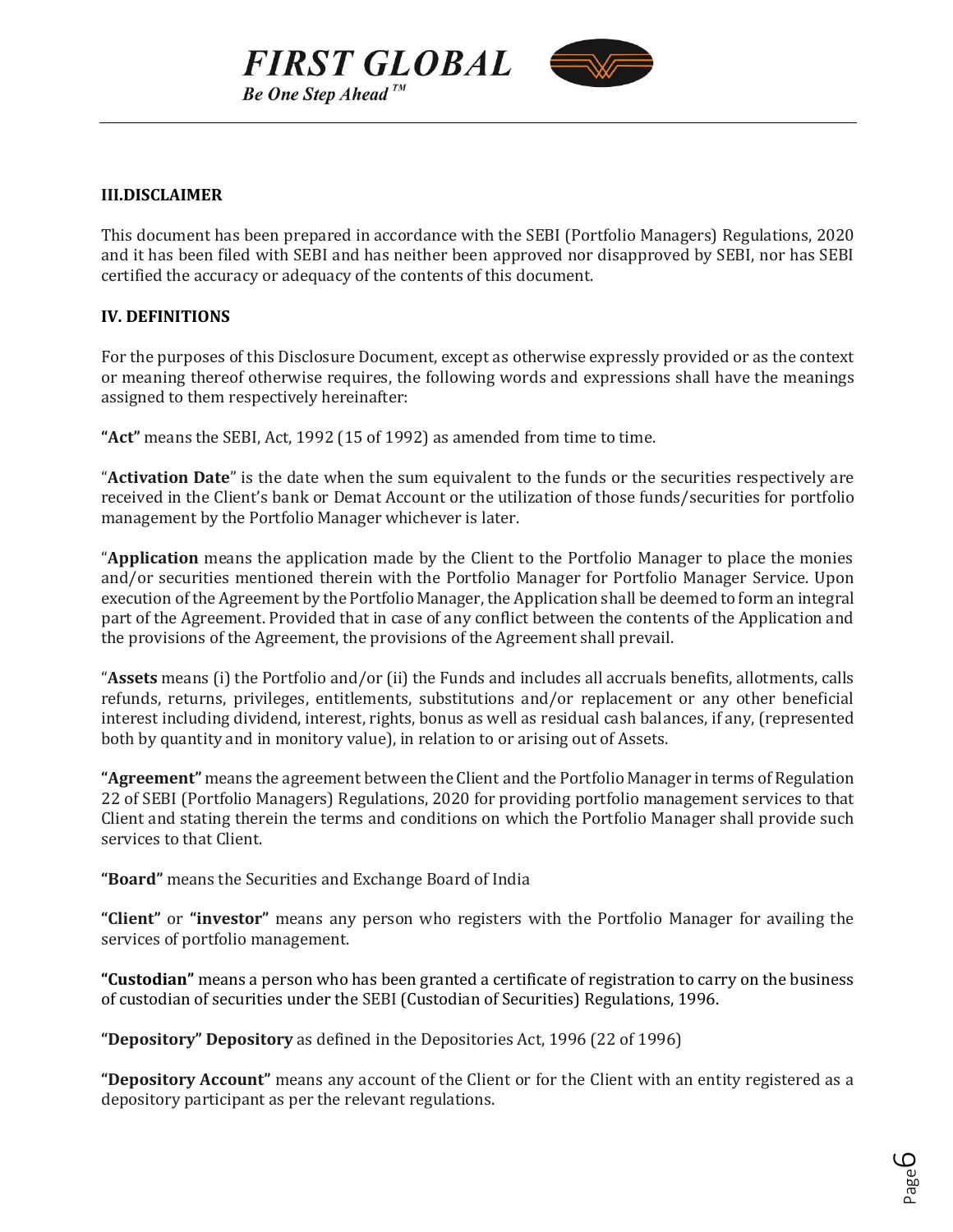



**"Disclosure Document"** means this disclosure document for Portfolio Management Services as prescribed under the Regulation and amended time to time.

**"Discretionary Portfolio Management Services"** means Portfolio Management Services where the Portfolio Manager exercises or may, under a contract relating to Portfolio Management, exercise any degree of discretion as to the investments or management of the portfolio of securities or the Funds of the Client, as the case may be.

**"Financial year"** means the year starting from 1<sup>st</sup> April of a year and ending on 31<sup>st</sup> March the following year.

**"Funds"** means the moneys placed by the Client with the Portfolio Manager and any accretions thereto.

**"Funds managed"** means the market value of the Portfolio of the Client as on date.

"**FPI"** means Foreign Portfolio Investors registered with SEBI under SEBI (Foreign Portfolio Investors) Regulations, 2014.

**"Initial Corpus"** means the value of the Funds and the market value of readily realizable investments brought in by the Client at the time of registering him as a Client with the Portfolio Manager and accepted by the Portfolio Manager. The investments brought in by the Client as corpus shall be sold within a period of 30 days and the net realizable proceeds shall be taken to the portfolio and if not so sold, shall be switched to the Portfolio at the last available closing price on the day of switch.

**"Investment Advisory Services"** means the services, where the Portfolio Manager advises Clients on investments in general or gives specific advice required by the Clients and agreed upon in the Agreement.

"**High Water Mark"** means value of the highest closing NAV achieved by the Portfolio in any year during the subsistence of this Agreement (inclusive of any additional funds placed by the Client in that year) and net of (ii) the Portfolio Management fees and (iii) any withdrawals, if any, made by the Client in accordance with this Agreement, for that year.

**"NRI"** means a non- resident Indian.

**"Non-Discretionary Portfolio Management Services"** means Portfolio Management services other than Discretionary Portfolio Management Services, Investment Advisory Services and Structured Products.

**"Portfolio"** means the total holdings of all investments, securities and funds belonging to the Client.

**"Portfolio Manager"** means FIRST GLOBAL FINANCE PRIVATE LIMITED, a company incorporated under the Companies Act, 1956 and having 15/38 G/F Geeta Colony, Back Portion Mother Dairy, Krishna Nagar, New Delhi 110031 and having its corporate office at Ratnam Square Plot No. 38/39, Sector 19A, Vashi, Navi Mumbai -400703.

**"Portfolio Management Services"** means the Discretionary Portfolio Management Services or Non-Discretionary Portfolio Management Services or Investment Advisory Services or Structured Products, as the context may require.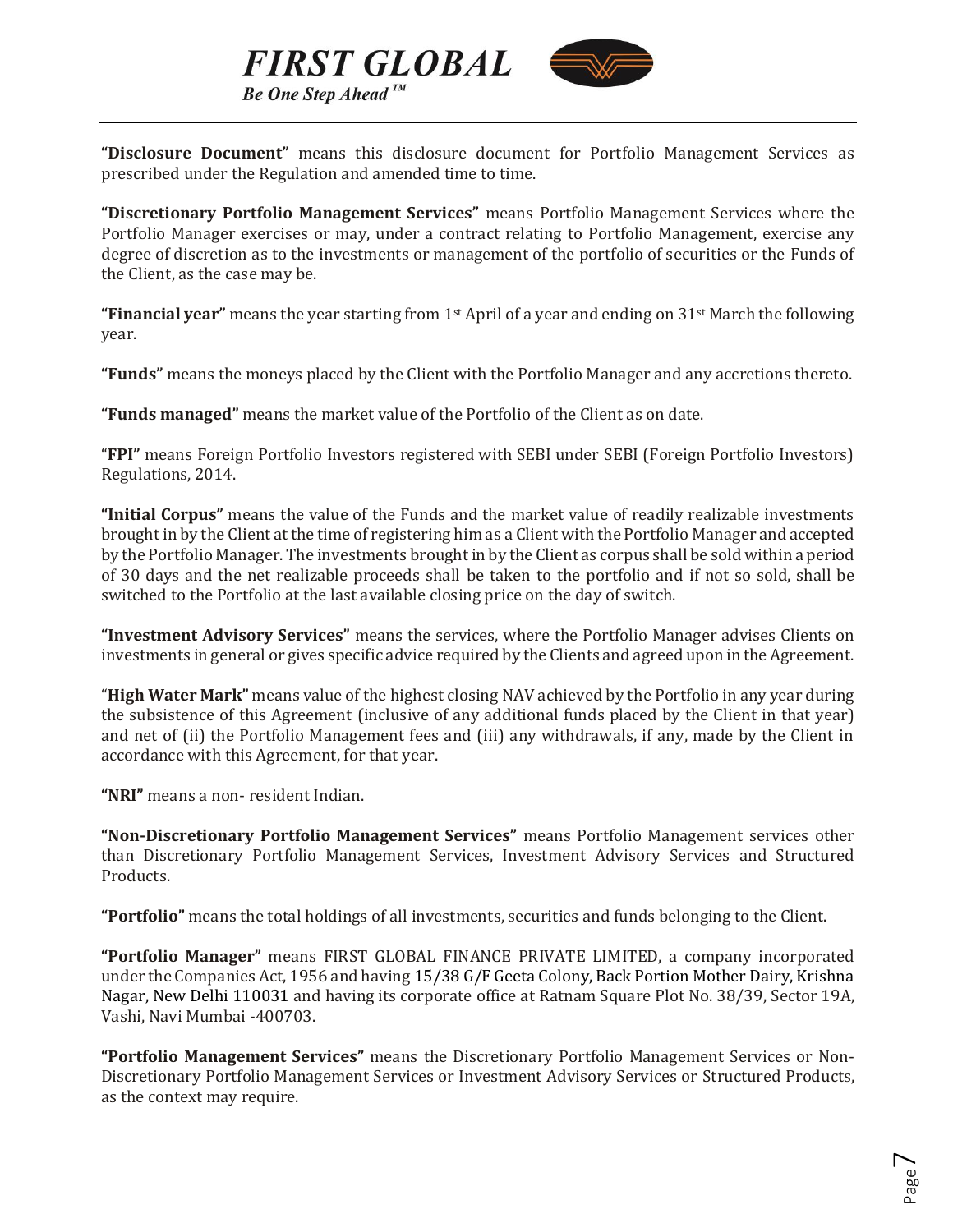



**"Principal Officer**" means an Individual who is responsible for the activities of Portfolio Management and has been designated as principal officer by the Portfolio Manager.

**"Regulations"** means the SEBI (Portfolio Managers) Regulations, 2020.

**"Scheme/Option"** means any of the current investment scheme/option or such scheme/option that may be introduced at any time in the future by the Portfolio Manager.

**"Structured Products"** means the products that the Portfolio Manager may, from time to time launch that are structured towards meeting specific needs of a particular Client and that shall be managed in accordance with the specifications provided by the Portfolio Manager to the Client.

**"Securities"** Securities" shall mean the securities, whether listed or unlisted, in which the Portfolio Manager may, from time to time, invest for and on behalf of the Client, including securities issued by private companies, and shall include all papers/instruments included within the definition of 'security' under the Section 2(h) of the Securities Contract (Regulation) Act, 1956.

**"Bank Account**" means one or more bank accounts opened, maintained and operated by the Portfolio Manager in the name of clients or a pool account in the name of the Portfolio Manager in which the funds handed over by the client shall be held by the Portfolio Manager on behalf of the Client

"**Portfolio**" means the total holdings of all investments, securities and funds belonging to the Client. "**Funds**" means the moneys placed by the Client with the Portfolio Manager and shall include all accretions thereto.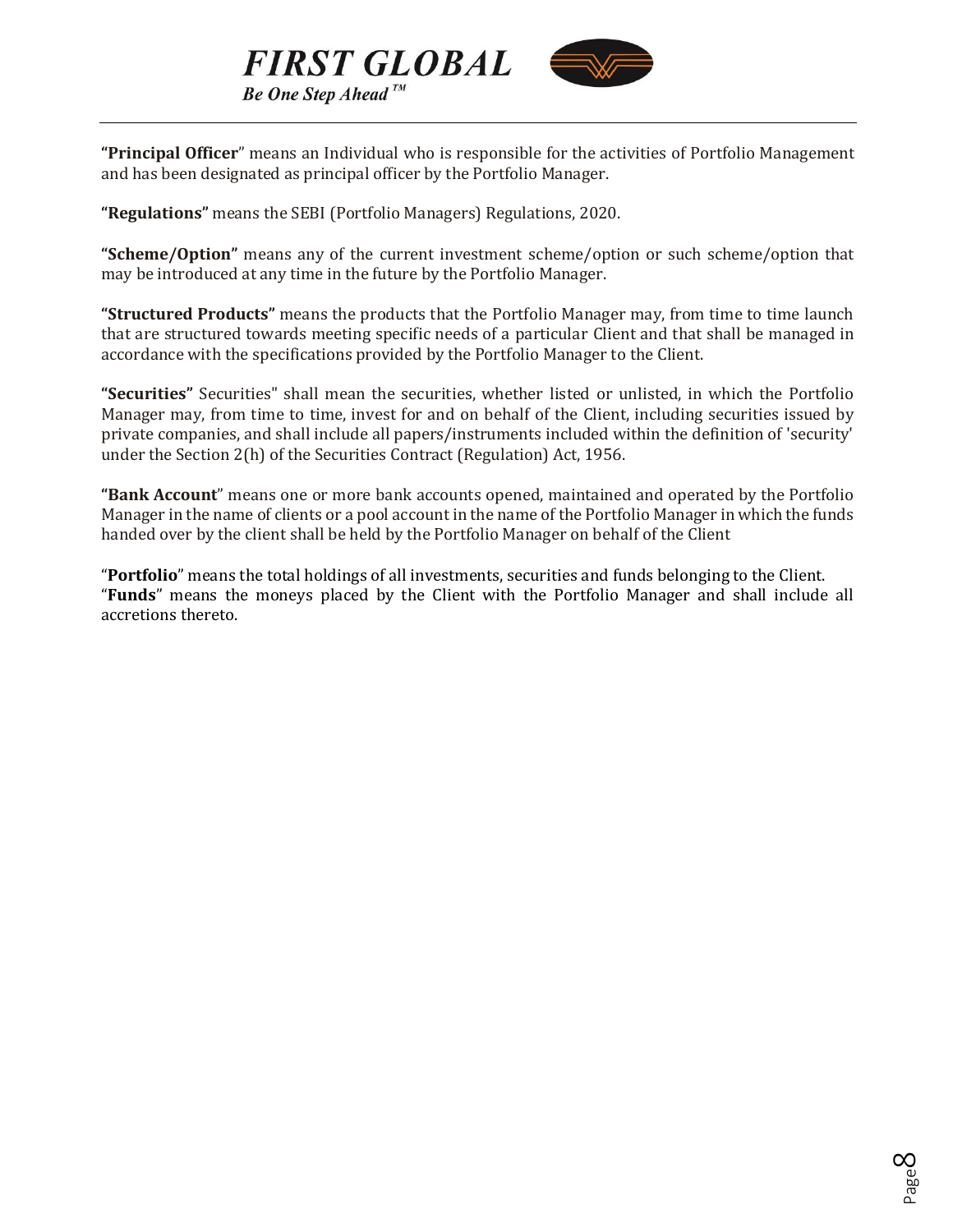



# <span id="page-8-0"></span>**V. DESCRIPTION OF THE PORTFOLIO MANAGER**

## **HISTORY, PRESENT BUSINESS AND BACKGROUND OF THE PORTFOLIO MANAGER**

First Global Finance Pvt. Ltd. ("FGFPL"), a Company registered under the Companies Act, 1956 was established in the year 1994 under the able leadership of Ms. Devina Mehra for Equity Research and Merchant Banking and other financial market-related activities.

The Company is a holder of Category I Merchant Banking permanent licence issued by SEBI.

The Company is also a holder of Research Analyst Registration Certificate issued by SEBI in March 2017.

First Global group has been in the Investment, Research and Advice business for 30 years, with a presence in the Global Markets for over 20 years.

At First Global, our sole mantra is: should we think the way the market is thinking? Or is it time to go against the herd.

It's this critical thinking that has always set us apart from the rest.

Be it identifying HDFC Bank on its listing day at Rs. 30, back in 1996, to identifying Infosys on its listing day in 1994!

At the same time, we have been unafraid to take strong stands against vastly inflated bubbles, whether in Tech, in 2000 February, or in Infrastructure and Financials, in December 2007.

In 2013, we saw the deep dislike for Indian small caps, as a great buying opportunity...small caps beat large caps by a vast margin for four years.

Or getting Amazon right at the bottom of its range, back in 2001, when the rest of Wall Street had thrown in the towel... the stock is up 150x since.

Apple was a similar bet in 2002. Twitter in 2016 at \$12-14. Indian chemical companies from 2014.

The list of our winning bets is endless. And we do lose sometimes.

But what we win is vastly more than what we get wrong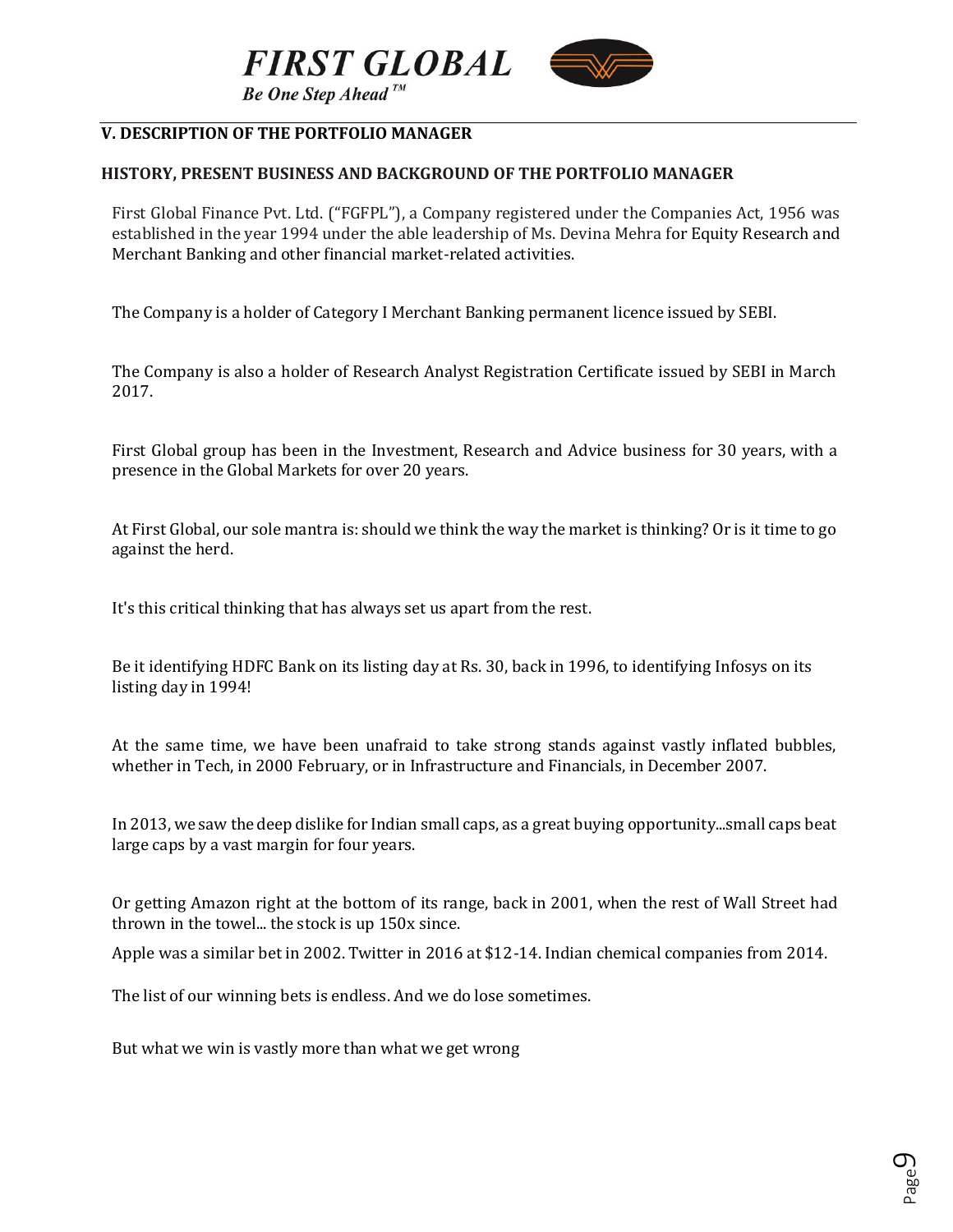



**The Group has been known for the high quality of research it produces, for which it received the top award of Asia's Master Stock Picker in two categories from the Wall Street Journal.**

**First Global was also awarded the second position in the Best Earnings Estimator category for Biotechnology at the ET Starmine Analysts Awards in India organized by Thomson Reuters, Starmine and ET Now.**

**A publication no less than Barrons has called First Global's research as "Credible...and often, much more than that".**

**Overall, First Global has been rated very highly in broker polls by Asiamoney, Thomson Reuters, Starmine, etc, for the accuracy and independence of its research.**

First Global has used its Global Asset Allocation capabilities to assist large global institutional clients, who manage trillions of dollars, in investing globally.

First Global's global research has been widely covered in the Wall Street Journal, Business Week, CBS, Financial Times, CNBC, etc., and rated very highly in Institutional Surveys.

Then in February, 2020, we decided to open up these capabilities to help individuals HNIs and Family Offices, benefit from the same expertise that large multi-billion funds enjoy by launching our PMS.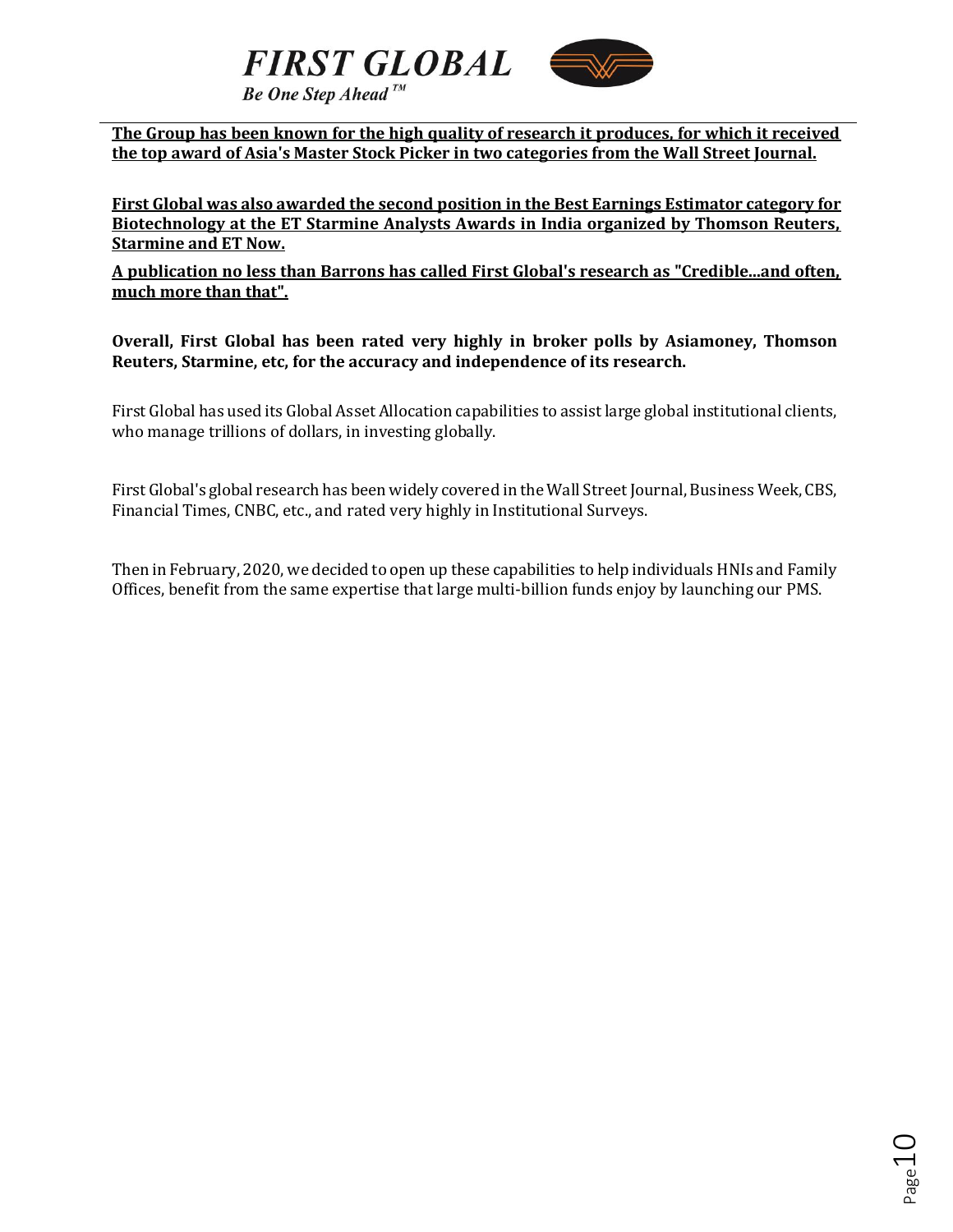



# <span id="page-10-0"></span>**VI. PROMOTERS AND DIRECTORS OF THE PORTFOLIO MANAGER AND THEIRBACKGROUND IN BRIEF**

#### **a. Promoter**

First Global Finance Pvt. Ltd. ("FGFPL"), was established in the year 1994 by Ms. Devina Mehra for Equity Research and Merchant Banking and other financial market-related activities

## **b. Particulars of Directors of FIRST GLOBAL FINANCE PRIVATE LIMITED**

The Directors of the Portfolio Manager are:

| <b>Name</b>       | Age, Qualifications &<br><b>Experience</b>                                                                       | <b>Brief Experience</b>                                                   |
|-------------------|------------------------------------------------------------------------------------------------------------------|---------------------------------------------------------------------------|
| Ms. Devina Mehra  | B.A. (Mathematics,<br><b>Statistics and English</b><br>Literature), Lucknow<br>University, Lucknow<br>(1983)     | She has vast experience of more than 35<br>years in the capital markets.  |
|                   | M.A. 1st Year<br>(Mathematical<br>Statistics), Lucknow<br>University, Lucknow<br>Marks (82.2%), Rank 1<br>(1984) |                                                                           |
| Mr. Neeraj Khanna | B.Com, FCA,<br><b>Chartered Accountant</b>                                                                       | He has a vast experience of more than 21<br>years in the capital markets. |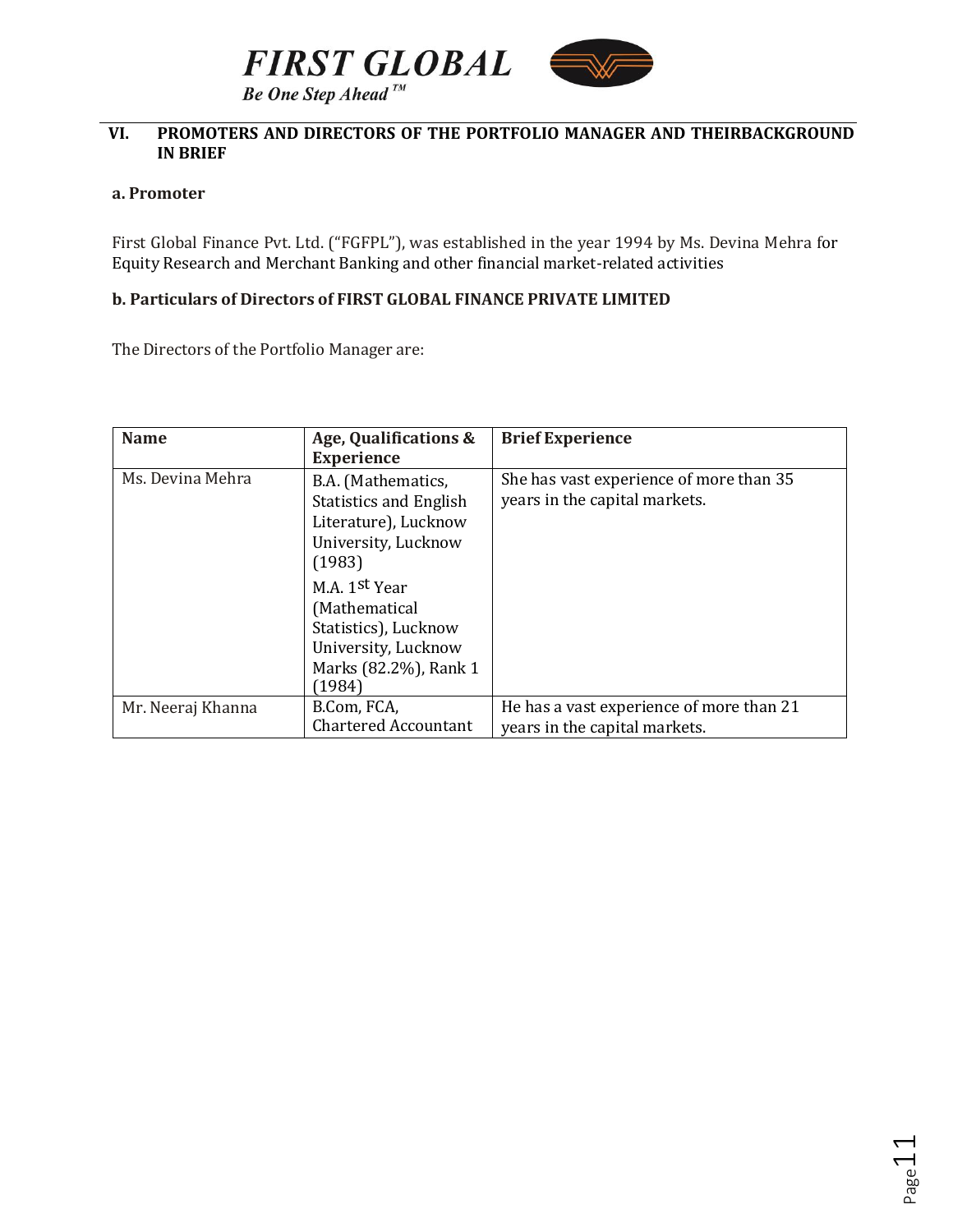



#### **Details of Promoter**

## **Ms. Devina Mehra is the Founder of the First Global Group.**

Ms. Mehra is and have been for the past 30 years, one of the most respected voices in the fieldof business, investing and finance in India and abroad, and their views are eagerly sought bydozens of Fund Managers across the world and by thousands of retail investors across India, speak at many prestigious capital market events organized by eminent bodies like Reuters, Bloomberg, Financial Times (FT), Confederation of Indian Industry (CII), Federation of IndianChambers of Commerce and Industry (FICCI), Indian Institutes of Management (IIM), Economic Times, etc., apart from guiding major investment funds across the world on investment strategies, including the likes of JP Morgan Asset Management, Schroders, Oppenhiemer Funds, Wellington, Fidelity, Capital International, GMO, HSBC Asset Management etc., and several other large and small long only and hedge funds.

Ms. Mehra's views on global macro, stocks, sectors, market direction, are widely followed by major institutions, and also by thousands of retail investors in India. Her views and interviews are regularly and prominently carried by major news channels, as well as by the major newspapers in India.

First Global, under Ms. Mehra's leadership, is repeatedly quoted in leading publications like *Barrons* (who called its research "*Credible...and often, much more than that*"), *Business Week, New York Times,* etc.

**Ms. Devina Mehra, who heads First Global's research, is an MBAGold Medallistfrom the IndianInstitute of Management which is rated by The Economist magazine as the "toughest businessschool in the world to get into". She is widely known as one of the best investment analysts inIndia.**

<span id="page-11-0"></span>**VII. Companies under the same Management as per section 370(1B) of the Companies Act,1956, of the Portfolio Manager in India:**

| Sr. No. | Name of the Entities.                  |
|---------|----------------------------------------|
|         | First Global Stockbroking Pvt. Ltd.    |
| 2.      | <b>First Global Securities Limited</b> |
| 3.      | First Global Finance Pvt. Ltd.         |
| 4.      | First Global Commodities Pvt. Ltd.     |
| 5.      | Cerebra Research Pvt. Ltd.             |
| 6.      | Virta Trade & Agencies Pvt. Ltd.       |
| 7.      | Vruddhi Confinyest India Pvt. Ltd.     |
| 8.      | Top Gear Leasing & Finance Pvt. Ltd.   |
|         |                                        |

Page1.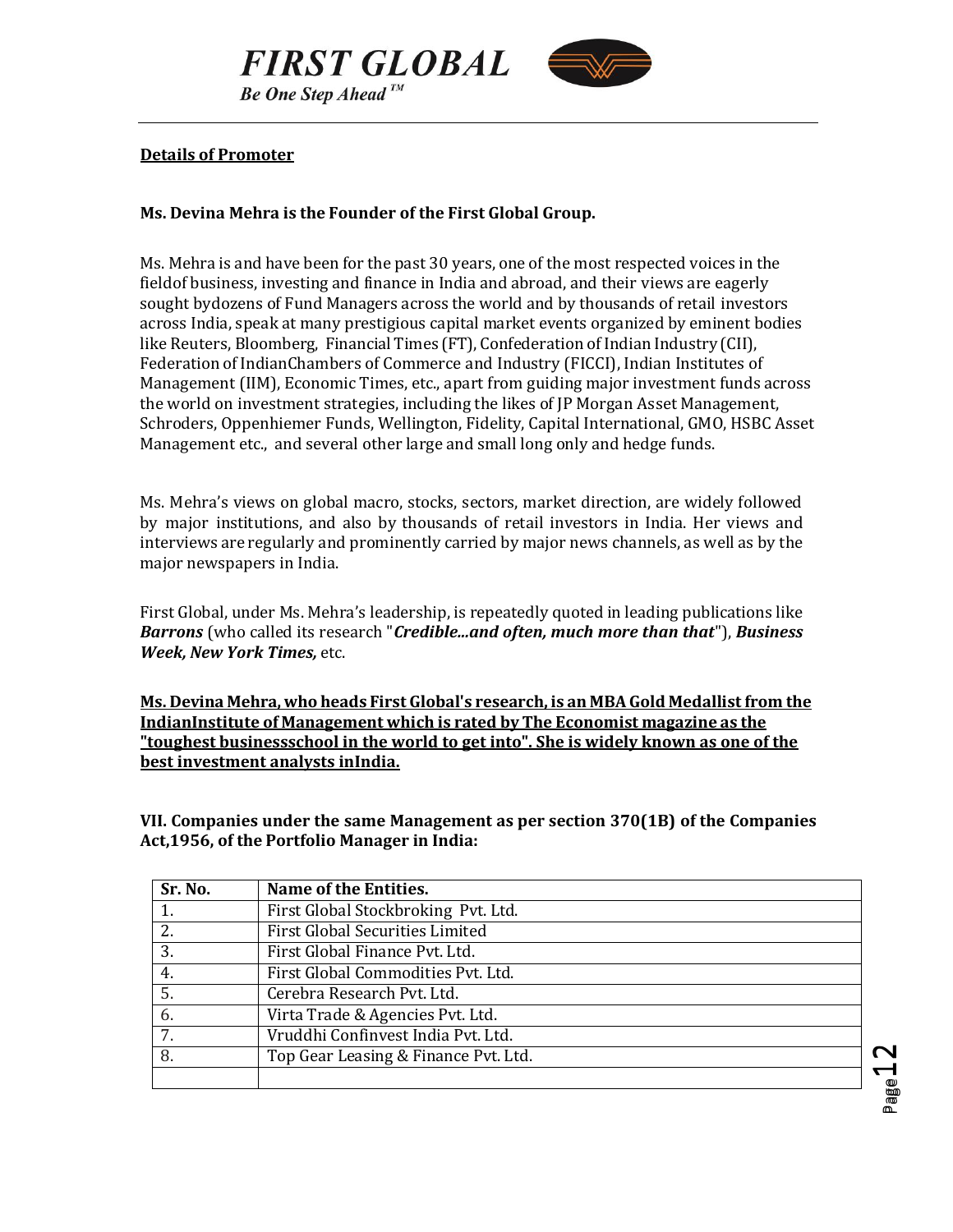



# <span id="page-12-0"></span>**VIII. PENALTIES, PENDING LITIGATIONS OR PROCEEDINGS, ETC.**

In 2001, post the presentation of Union Budget, on March  $2<sup>nd</sup>$ , 2001, there was a fall in the equity markets in India of around 176.49 Sensex points, i.e. 4.13%. At the same time, the global markets were falling, owing to a general meltdown in technology stocks.

The government ordered an investigation into the purported market fall to ascertain whether the market fall was natural or engineered by any entities.

First Global Stockbroking Pvt. Ltd.(FGSB), which is the holding company of the applicant, was one of the several companies shortlisted for investigation.

Pursuant to an investigation, SEBI passed an order under Section 11B of SEBI Act, 1992 on 18th April, 2001 against the applicant group and the then directors. Thereafter, SEBI passed its final order on 12th September, 2002 against the holding company of the Applicant and another group company of the group, being the sub-broker of the Applicant's holding company.

The said SEBI order was completely set aside by the Hon'ble Securities Appellate Tribunal vide its order dated 3rd December, 2004.

The said order of SAT was not appealed by SEBI, and hence was accepted and became final.

There has never been any adverse order against the Applicant and there is no adverse order even against the holding company or even the group, as the order dated September  $12<sup>th</sup>$ , 2002 against the holding company of the applicant FGSB has become "non est".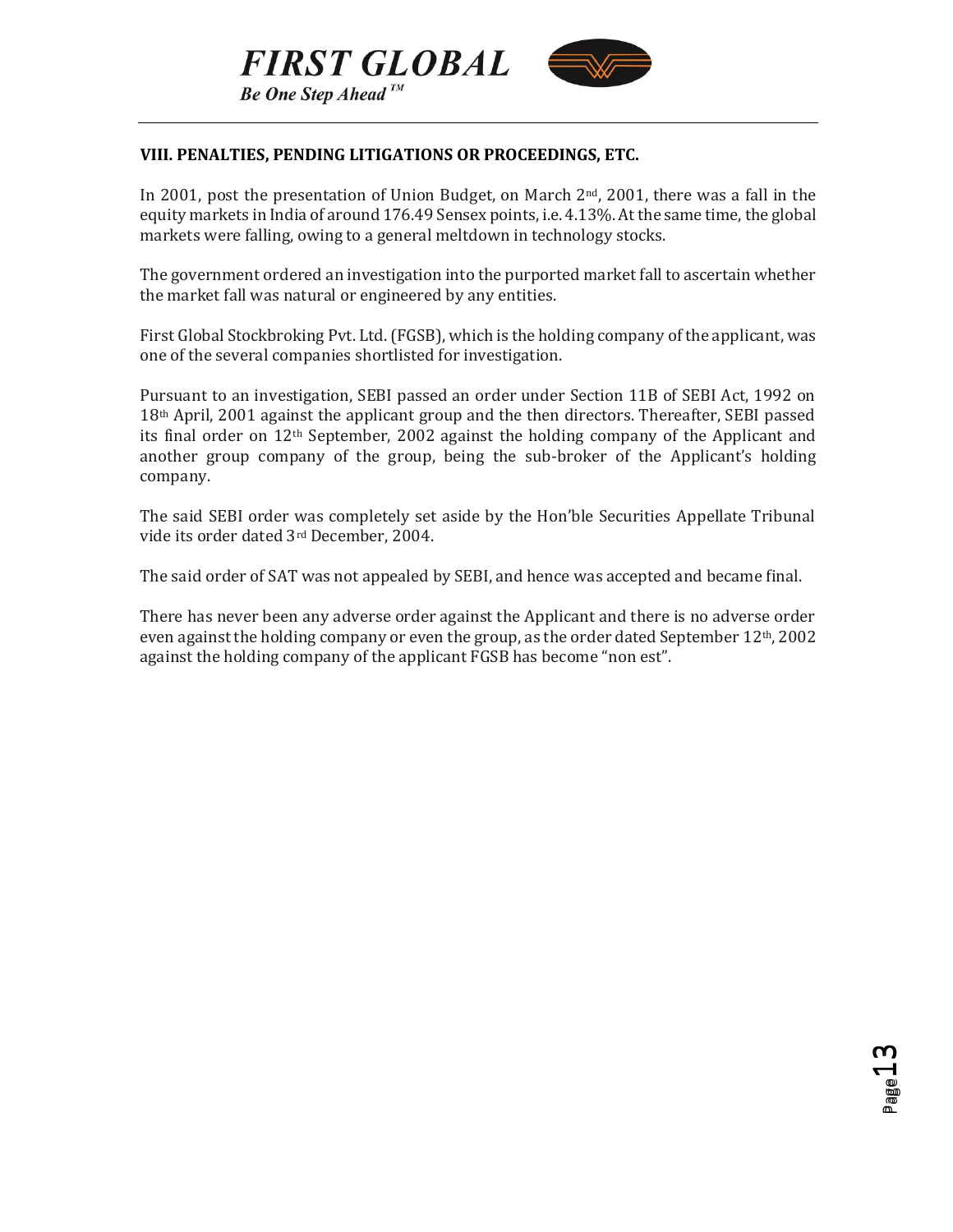



#### <span id="page-13-0"></span>**IX. SERVICES OFFERED**

## **A. DETAILS OF SERVICES BEING OFFERED BY THE PORTFOLIO MANAGER**

The Portfolio Manager broadly offers services under the following categories:

Discretionary services

Under these services, the choice as well as the timings of the investment decisions rest solely with the Portfolio Manager. The Portfolio Manager may at times and at its own discretion, adhere to the views of the Client pertaining to the investment/disinvestment decisions of the Client's Portfolio. The Portfolio Manager shall have the sole and absolute discretion to invest in respect of the Client's account in any type of security as per the Agreement and make such changes in the investments and invest some or all of the Client's funds in such manner and in such markets as it deems fit. The Client may give informal guidance to customize the portfolio schemes; however, the final decision rests with the Portfolio Manager. The securities invested/disinvested by the Portfolio Manager for Clients in the same Scheme may differ from one Client to another Client. The Portfolio Manager's decision in deployment of the Client's funds is absolute and final and can never be called in question or be open to review at any time during the currency of the Agreement or at any time thereafter. This right of the Portfolio Manager shall be exercised strictly in accordance with the relevant Acts, Rules, and Regulations, guidelines and notifications in force from time to time. Under these services, the Clients may authorize the Portfolio Manager to invest their Funds in specific financial instruments or a mix of specific financial instruments or restrict the Portfolio Manager from investing in specific financial instruments or securities. Periodical statements in respect of the Client's Portfolio shall be sent to the respective Clients. Currently, under the discretionary services, the following strategies are offered to the investors:

The India Super 50 Portfolio (IS50) The India Multi Asset Allocation Portfolio (IMAAP) India Fixed Income Portfolio(IFIP)

#### Non-discretionary services

Under these services, the Client decides their own investments, with the Portfolio Manager only facilitating the execution of transactions. The Portfolio Manager's role is limited to providing research, investment advice, and guidance and trade execution at the Client's request. The Portfolio Manager shall execute orders as per the mandate received from Clients. The deployment of the Client's Funds by the Portfolio Manager on the instructions of the Client is absolute and final and can never be called in question or shall not be open to review at any time during the currency of the Agreement or at any time thereafter. The rights and obligations of the Portfolio Manager shall be exercised strictly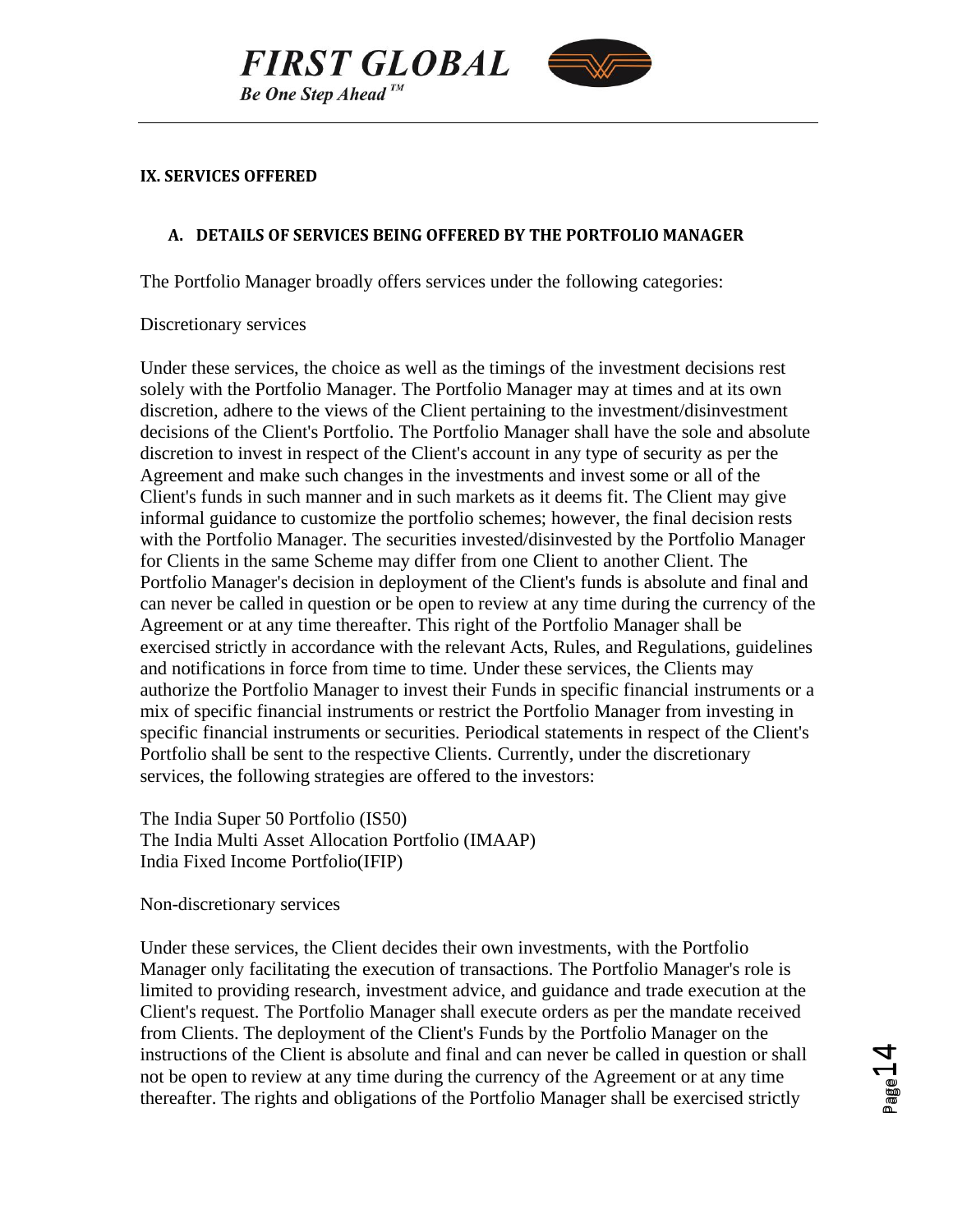



in accordance with the Act, Rules and/or Regulations, guidelines and notifications in force from time to time. Periodical statements in respect of the Client's Portfolio shall be sent to the respective Clients.

(iii) Investment Advisory Services

Under these services, the Portfolio Manager advises Clients on investments in general and any specific advice required by the Clients and agreed upon in the Agreement. For such services, the Portfolio Manager charges the Client a fee for the services rendered as spelt out in the Agreement. The advice may be either general or specific in nature and may pertain to a particular portfolio.

(IV) Structured Products

Under the Discretionary Portfolio Management Services offered to the Clients, the Portfolio Manager may, from time to time, launch products that are structured towards meeting the specific needs of the Clients. These products would be invested and managed in accordance with the product specifications provided by the Portfolio Manager to the Client.

(V) Specific details of strategies offered under discretionary portfolio management services

The India Super 50 Portfolio (IS50)

Investment Objective: - A pure equity Portfolio either fully invested or partially in cash at any given point in time, based on First Global's unique Investment Criteria. This combinatorial approach makes us come up with a list of 50 stocks that are best positioned to capture nearly every single alpha generating move in the markets.

Investment Strategy: - The IS50 is a curated list of the best 50 stocks in the Indian stock market, at any given point in time. These stocks are identified from a larger list that is thrown up using cutting edge Artificial Intelligence and Machine Learning technologies, that comb through mountains of financial data, annual reports, conference call transcripts, press coverage, social media chatter, macroeconomic data, quantitative sentiment indicators, etc. The AI- ML approach enables us to remain completely neutral, unbiased, unemotional about our selection.

And it also makes us remain absolutely clinical in our exit strategy. To this constantly evolving list of stocks, we apply a patina of our decades of human Intelligence.

The India Multi Asset Allocation Portfolio (IMAAP)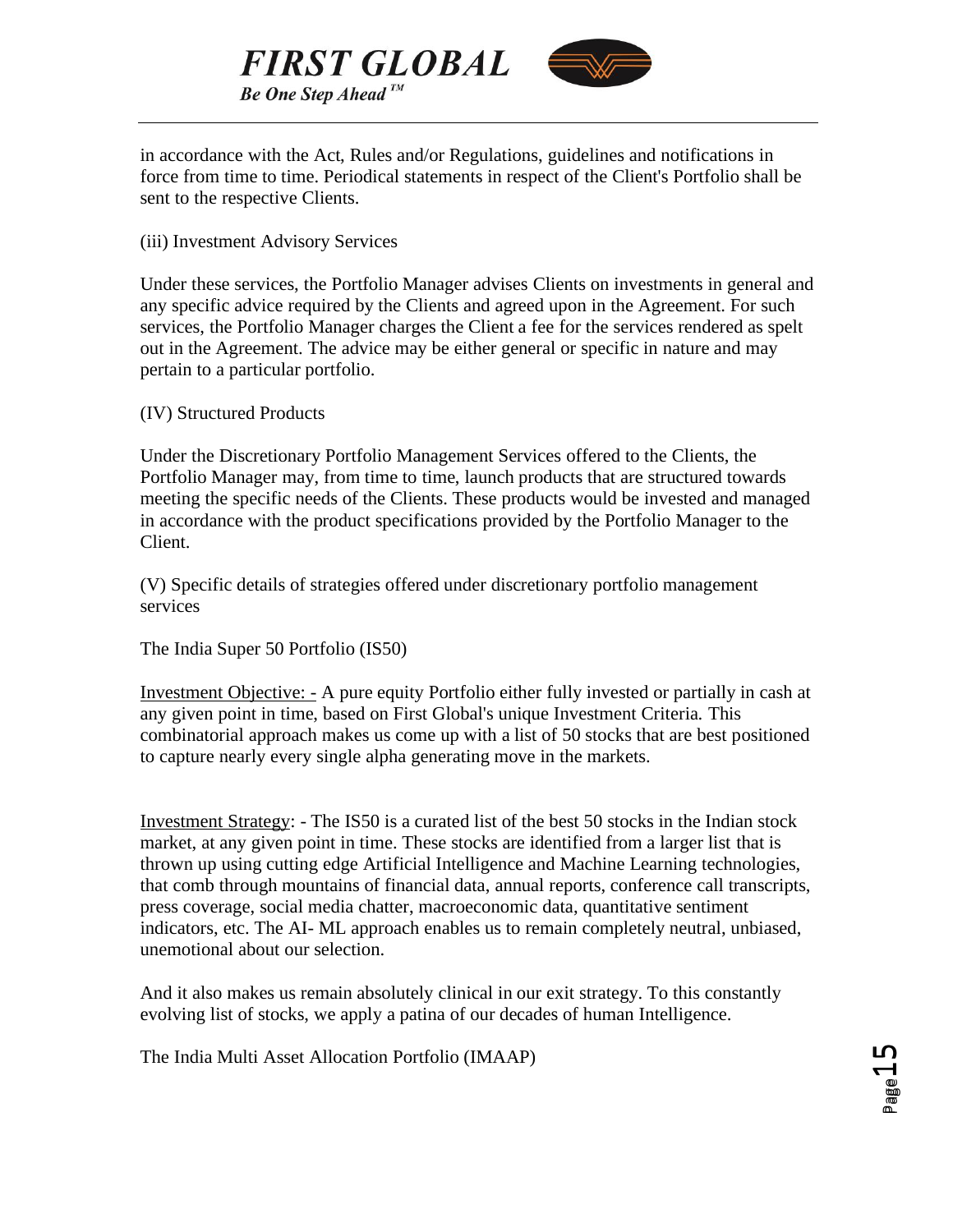



Investment Objective: The objective of the IMAAP is to deliver steady, low volatility returns. The IMAAP is part of First Global's Single Window - All Weather (SWAW) Investment Products. It will invest partially in equity, with the additional overlay of multiple asset classes like fixed income, oil and gold. This ensures a good return profile, but with significantly low volatility and high Sharpe ratio.

Investment Strategy: The IMAAP's core strategy follows our central learning that nearly 90% of returns in Investing, come from getting the Top-Down Asset Allocation right. Hence, the IMAAP invests across Asset Classes: Stocks, Bonds, Commodities, REITs etc available in India. The weightings of each Asset Class in the Portfolio is adjusted dynamically and tactically, depending on the relative attractiveness of each Asset Class. The strategy is to diversify the Investment across the asset classes to minimize the risk with steady return.

India Fixed Income Portfolio (IFIP) Investment Objective

The objective of IFIP is to generate stable risk-adjusted returns by investing in debt mutual funds with exposure to various tenors and credit risk spectrum (except credit risk funds). It will invest in debt mutual funds from all categories except credit risk and target maturity funds.

# Investment Strategy:

For IFIP, the universe consists of top AUM funds from each category which are then filtered down based on FG's multi-factor model which is designed to harvest low volatility and momentum risk premia. The allocation to various mutual funds is dynamic and is based on the optimisation output of FG's quantitative model. The strategy is benchmark agnostic, however, the peer group for the IFIP would be dynamic bond funds

# **B. INVESTMENT OBJECTIVES AND POLICIES/INVESTMENT PHILOSOPHY EQUITY INVESTMENT PHILOSOPHY**

# INVESTMENT OBJECTIVE AND POLICY

# We firmly believe that Diversification, done right, delivers way in excess of market returns, with low risk

First Global is renowned across the world for being deeply data driven, in its investment approach. We are unemotional about investing. We don't get romantic about it. We view it for what it is: a vehicle to get rich, while minimising risk. So why does our investing model work across cycles and markets?

The most common investment myth that is peddled day in and day out, is that diversification is the enemy of high returns.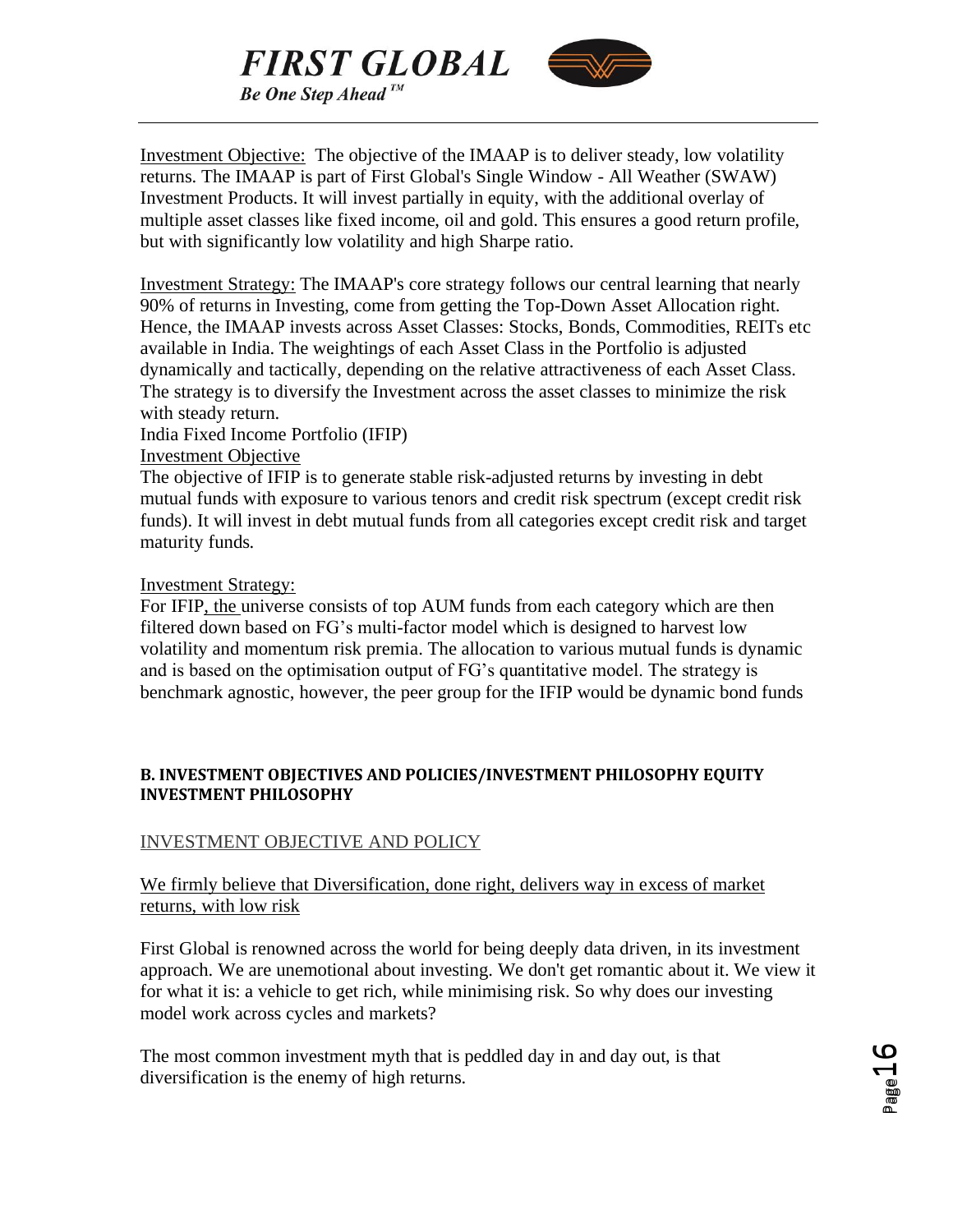

In reality concentrated portfolios are a recipe for disaster more often than not.

Any fund manager who professes to run deeply concentrated portfolios is going to be a fund manager who will do well for some time and then flame out when even one or two stocks in the portfolio run into bad weather.

At First Global, our research and learnings have been exactly to the contrary.

As a result of our strategy of diversification, we have found that you can generate tons of alpha without adding proportionately to risk.

Across market cycles.

# Risk and Return don't always go hand in hand

Another common myth that is heard all the time is that to make high returns, you have to take high risk. Nothing could be further from the truth. Our research and findings are again to the contrary.

First Global has simplified the confusing world of investing, into an elegant, simplified, yet deeply researched, Investment Model. The Model is called Return and Risk Optimization (RARO) Model of Investing.

What is the RARO Model?

It has taken us decades to figure this out. And frankly, it's a tad complicated. But let us simplify it for you.

Taking off from Nobel-winner Markowitz's Modern Portfolio Theory (MPT), First Global has innovated on this.

And discovered that a newer, far more efficient frontier exists in investing, wherein you can actually maximize return while minimizing risk.

Don't ask us how. Because that's our secret sauce. Tons of data have been mined, hundreds of patterns have been detected. Conclusions have been built.

Suffice it to say that this is what the RARO Model is: finding the best investment ideas, in India and across the world that give virtually "free" alpha, i.e., high return but without adding to units of risk.

## Investing is not about Love

Again, most fund managers approach the business of investing as they would approach a romantic affair: you fall in love with your stocks.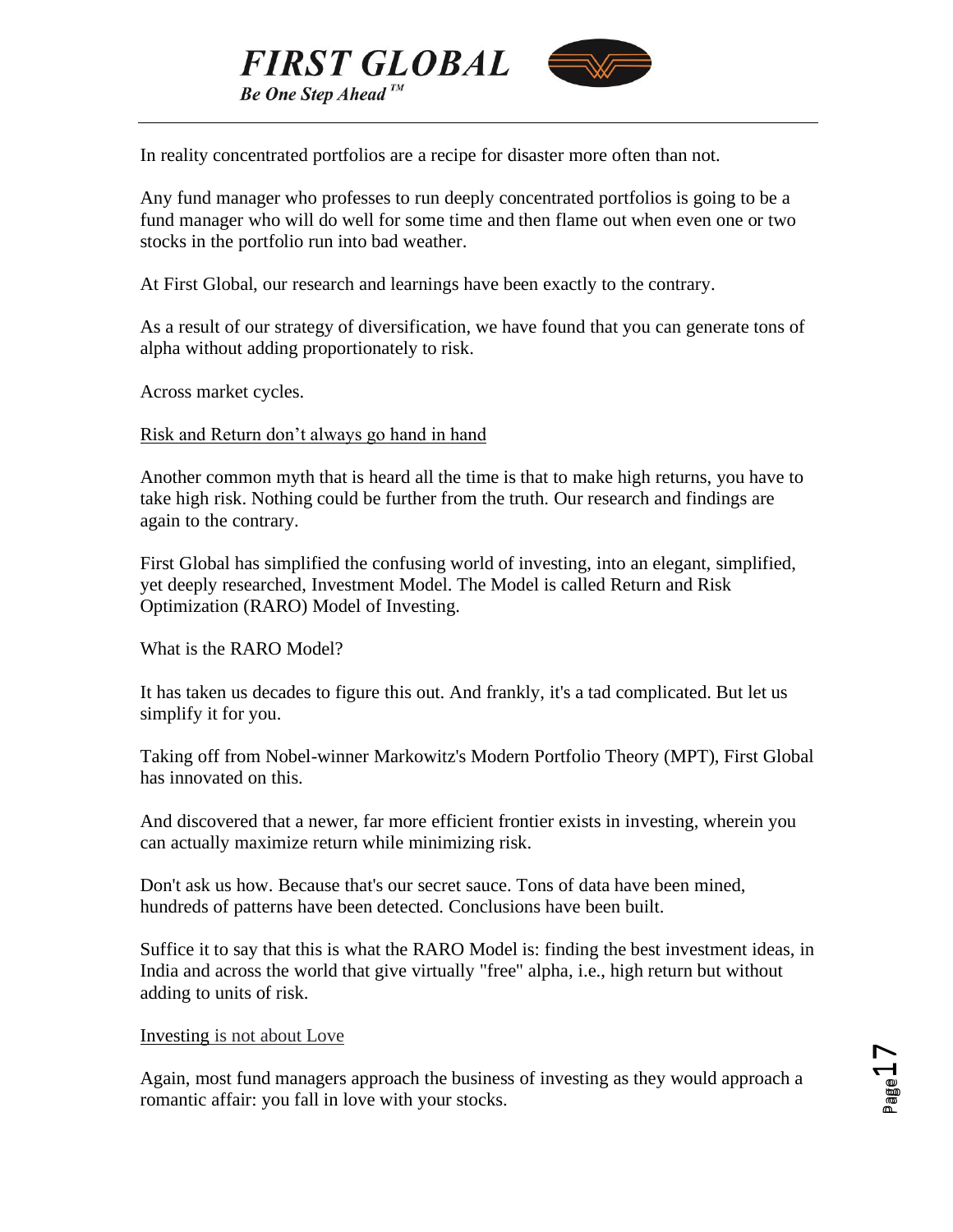



You overlook even the most obvious danger signs. And you hang on to the bitter end. Not us. We are neutral. Unbiased. Unemotional.

If we see a problem in a portfolio stock, or in a sector, or in a country, we will be out. There will be no rationalizing.

This makes our approach robust. It makes our approach less risky. All of it makes for sustained investment performance.

# RESEARCH INDEPENDENCE

We hate to make a big deal of this, for we think that basic intellectual integrity has to be a given in this business. It is unfortunate that this is not the case. As for us, investors can rest assured that what we say is untainted by corporate finance considerations or the need to drive trading volumes. All that we require from clients is that they be fair in their approach towards our fees. If we add more value than others, we deserve to get paid more. If some other firm adds more value, then pay that firm the most. All this said, it is also our firm belief that merely being independent is not good enough. Being *right* is more important. In order to be right, independence may be a necessary, but not sufficient condition.

Over years, over markets, over cycles, First Global has proven its ability to call the future before it becomes common knowledge.

And this, in our humble view, is all that matters.

## TYPES OF SECURITIES

The Portfolio Manager shall invest predominately in the Securities specified in the portfolio description. However, the Client's funds may be invested in any of the Equity and Equity-related instruments, Debt Instruments & Money Market Instruments and such other instruments falling under the definition of Securities

# TRADING IN DERIVATIVES

SEBI in terms of the SEBI (Portfolio Managers) Amendment Regulations, 2002, has permitted all Portfolio Managers to participate in the derivatives trading subject to observance of guidelines issued by SEBI in this behalf. Pursuant to this, the Portfolio Managers may use various derivative products from time to time, as would be available and permitted by SEBI. Accordingly, the Portfolio Managers may use derivative instruments like Stock Index Futures, Options on Stocks and Stocks Indices, Interest Rate Swaps, Forward Rate Agreements and other such derivative instruments as may be introduced from time to time, as permitted by SEBI.

## Minimum Investment Amount: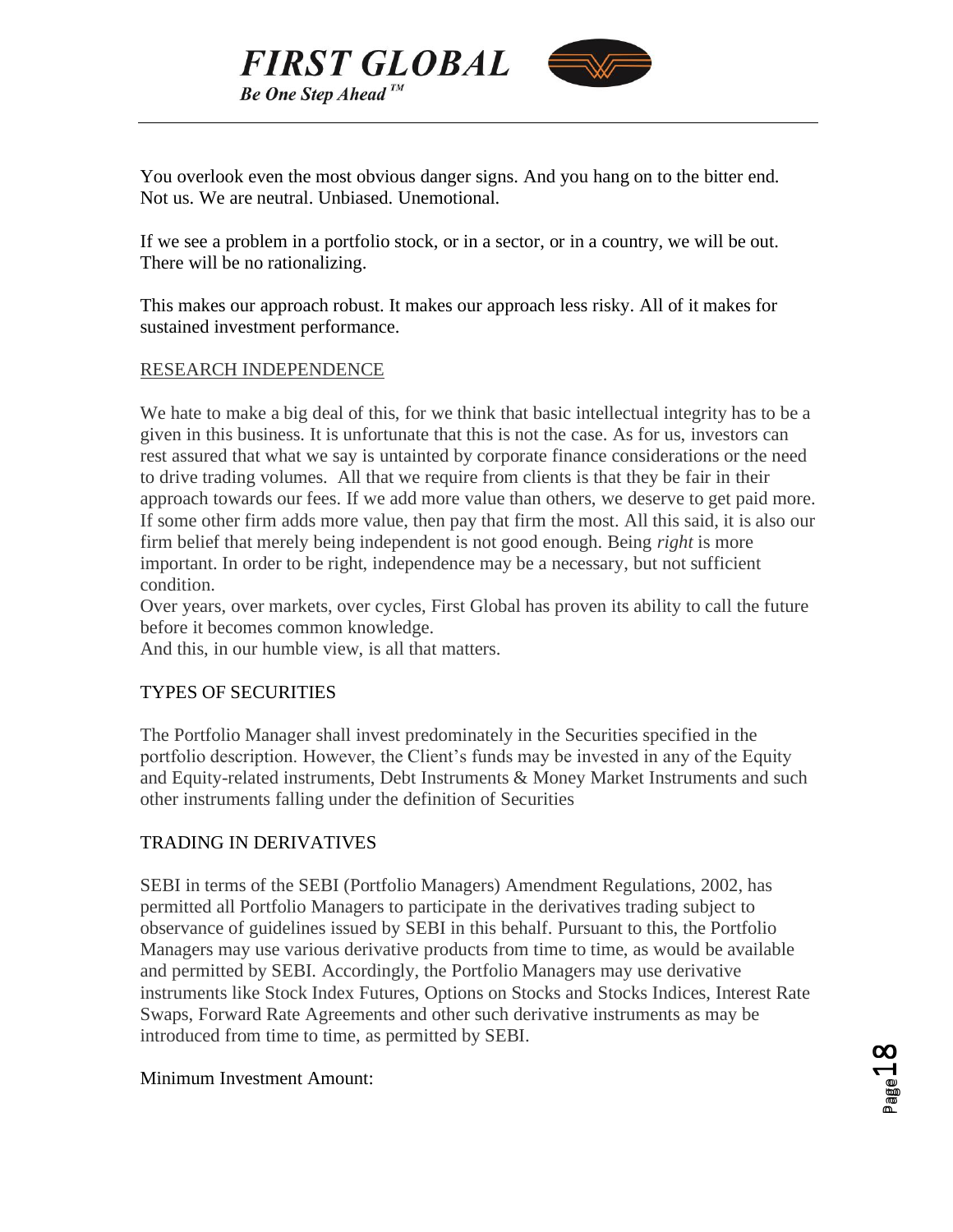



The Client shall deposit with the Portfolio Manager, an initial corpus consisting of Securities and/or funds of an amount prescribed by the Portfolio Manager for a Portfolio, subject to minimum amount as specified by SEBI Regulation from time to time. The Client may on one more occasion(s) or on a continual basis, make further placement of Securities and/or funds under the service.

# RISK MANAGEMENT

Notwithstanding the unique investment requirement and risk preference of the Client, the Portfolio Manager (PM) will endeavour to put in place the following risk control measures while recommending investments to the Client and/or executing transactions on behalf of the Client. However, specific investment guidelines in this regard provided by the Client would be adhered to by the Portfolio Manager.

Risk management is one of the most important pillars of the Portfolio Manager's investment process.

Portfolio Manager is inspired by what Charles Ellis famously said – he said that investing is a Loser's game. What that means is that the key to winning is to avoid the big mistakes. If we can side step the big losses, we're already way ahead of everyone else.



And that is exactly how the Portfolio Manager define risk management – we avoid the unforced errors. And we obsess over ensuring that there are no risks that have not been accounted for and mitigated.

Page19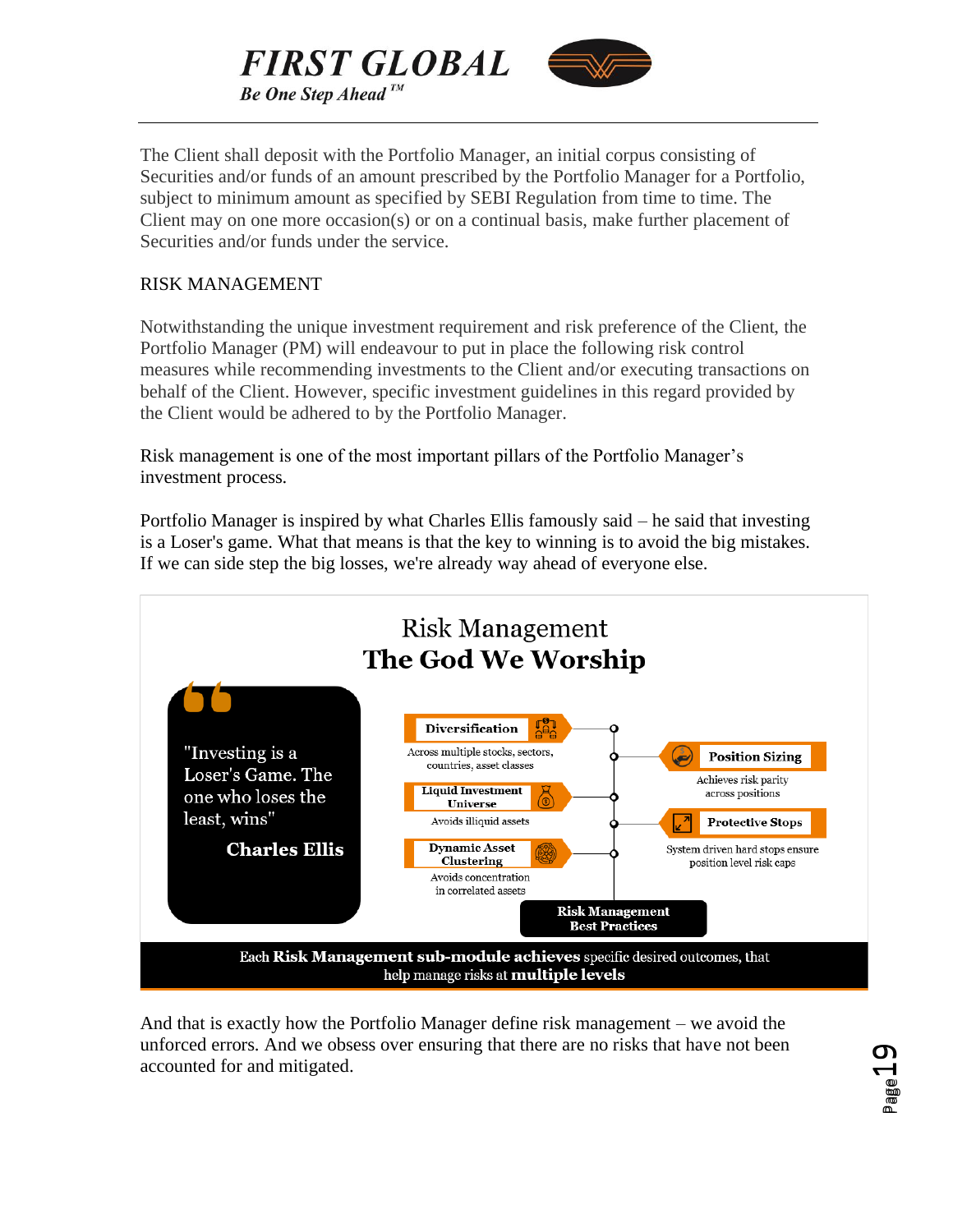



Risk management practices are embedded within every step of the investment process, starting from the definition of the investment universe, to position sizing, to stop losses and portfolio construction.

The six most essential elements necessary to effectively control risk are:

(i) The extent of CONCENTRATION, or alternatively the approach to diversification.

(ii) ASSET QUALITY, the fundamental performance of the underlying companies in the portfolio.

(ii) MOMENTUM or the extent to which the portfolio is exposed to short-term volatility.

(iv) EXPENSIVENESS or the risk posed by irrational valuation.

LIQUIDITY, the extent to which the portfolio can be easily sold in the markets, to raise cash.

HEDGING, the Portfolio to provide the client with risk mitigation.

The head of risk is a Director and part of the board of directors and is directly reporting to the board and the Chairperson. The risk management team influences the investment decisions and is represented in the investment committee. The frequency of risk reporting is daily.

Portfolio Manager's decades of investing experience has taught that risk management is the central pillar of investing success – without that even the best strategies will fail. Hence, the PM has established a detailed risk management framework based on best-inclass practices and have adopted sound internal controls.

PM ensures the presence of sound risk management processes and operating procedures that integrate prudent risk limits with appropriate risk measurement, monitoring and reporting. This is supported by the presence of competent personnel in the risk management and control functions.

PM identifies specific risk factors corresponding to the equity markets. The measurement of equity risk captures the risk exposure to price movements in the overall equity market, specific sectors of the equity market, and individual equity issues.

Market liquidity risk is mitigated by ensuring that positions are taken only in those securities which satisfy well-defined thresholds of size and trading volume.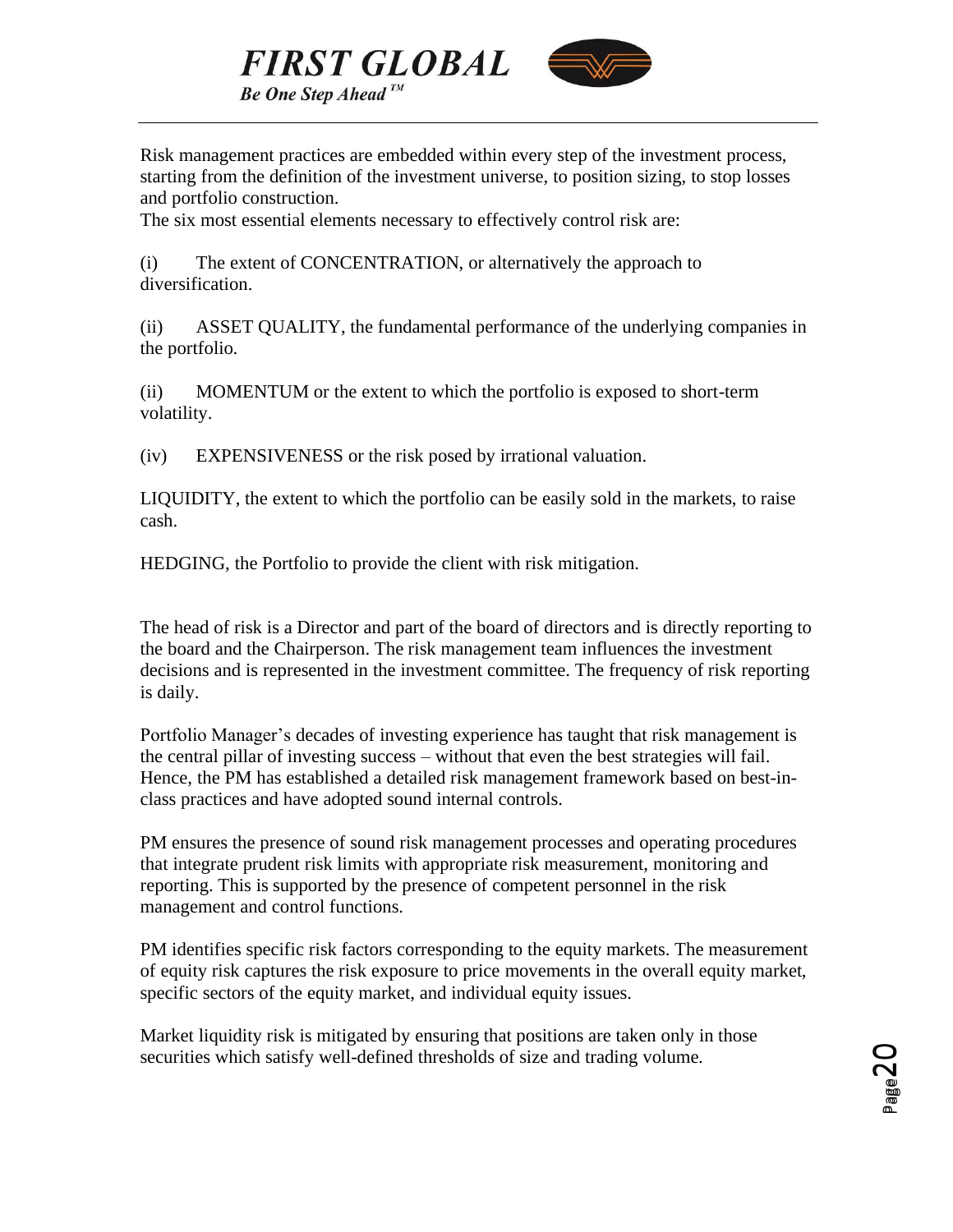



All the risk measures which have been outlined in this section are monitored on a continuous basis to ensure that the portfolio statistics are within the defined and acceptable limits, including but not limited to liquidity tests, diversification tests, rolling performance and risk measures (like volatility, gain-to-pain ratio, etc.), attribution analysis, sensitivity analysis, cost of insurance, outlier periods in terms of performance (i.e., best/worst performing periods), etc.

PM has a blended investment strategy/approach which is designed taking into consideration multiple factors like Value, Growth, Price movements, Valuations, Quality of stock, Overall market dynamics, etc. Essentially, PM has a bias-free approach to investing. PM's Man+Machine Model is purely clinical. It doesn't storify investing.

Also, PM's strategy is one of taking a large number of small bets as opposed to the conventional strategy of taking a small number of large bets. PM does not have a fixed, predetermined allocations to any asset class - that's the uniqueness of our dynamic allocation strategy.

As a result of PM's strategy of diversification, PM has found that you can generate tons of alpha without adding proportionately to risk.

PM uses an extensive suite of risk management tools, developed in-house, to monitor and implement the risk management policies of the firm, e.g., liquidity analysis, execution efficiency reports, diversification analysis, monitoring of stop losses, etc.

The various risk metrics used and their impact on decision making is as below:

Diversification: PM's portfolios are highly diversified across asset classes, countries, sectors and stocks. When PM looks at diversification, PM does not consider just the number of holdings, but also the correlation across the different holdings.

A portfolio with 30 stocks might have very little diversification if all the holdings are from similar sectors, as is the case with many PMS schemes on offer. If all the holdings are from 1 or 2 sectors, in reality such a portfolio has just 1-2 large bets and is not diversified at all.

PM ensures that we have true diversification in the portfolios. Correlations across our various holdings are very closely monitored. PM has a very strict limits on stock level as well as sector level weightages in our portfolios.

Liquidity: All PM's holdings are highly liquid, exchange traded instruments. Each security has to pass extremely rigorous liquidity criteria before being eligible for inclusion in our portfolios.

Dynamic Asset Clustering: PM does not rely on the traditional method of measuring sectoral risk where each stock is exclusively categorized into a particular sector or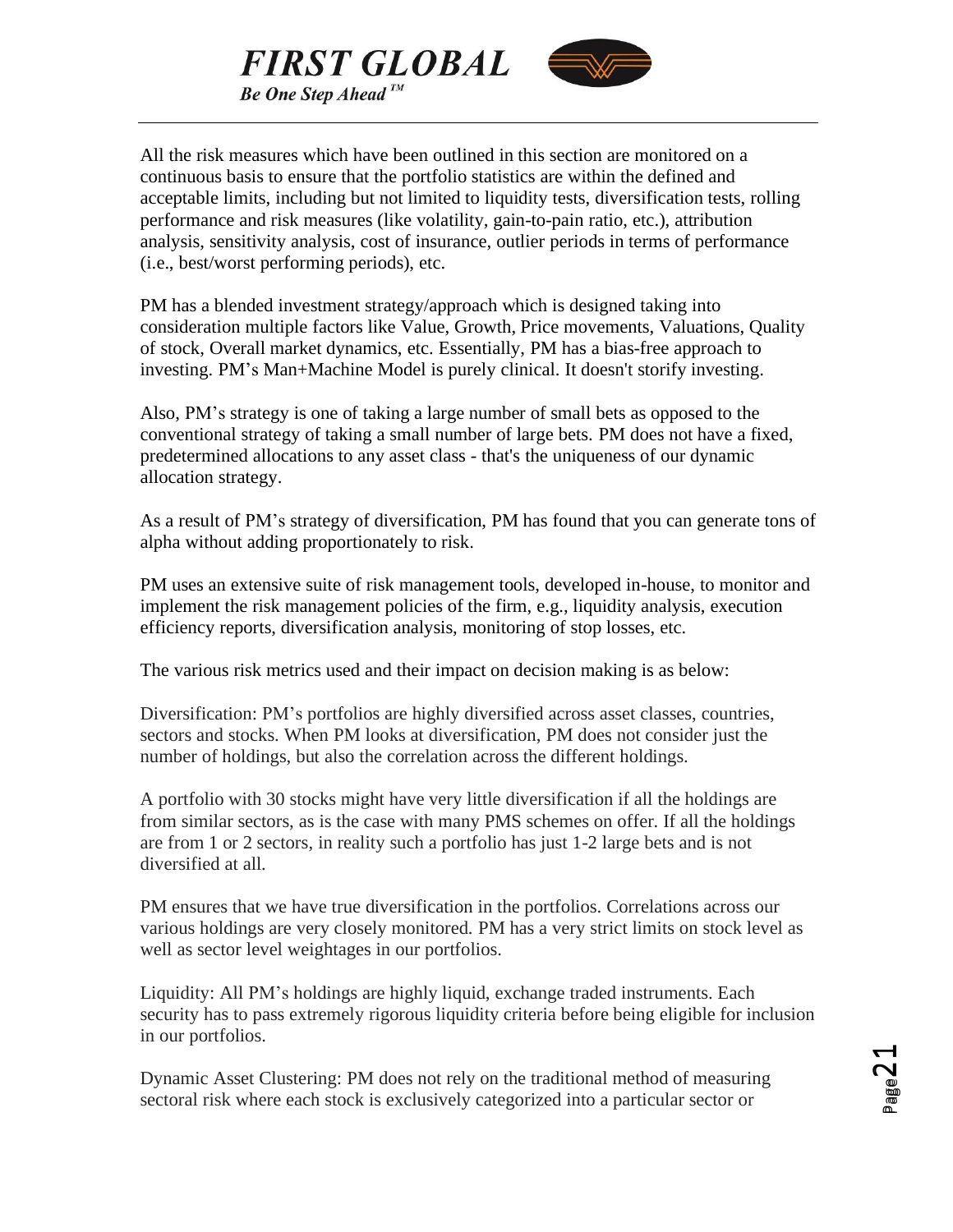



industry. Stocks can have non-zero sensitivities to multiple sectors. PM's unsupervised clustering algorithms identify such sensitivities and gives a truer picture of actual sectoral allocation.

Position Sizing: PM positions are sized based on multiple factors including, but not limited to, the return expectations from the security, perceived risks and the volatility profile of the security. The volatility adjustment on position size ensures that certain securities do not end up dominating the performance of the overall portfolio.

Protective Stops: All positions that PM holds in our portfolios have very well-defined stop loss levels, that trail with favorable price moves. If a position goes below its stop level, the position is mechanically exited without any room for a discretionary widening of the stop.

Tactical Insurance for Portfolio Protection (TIPP): As investment managers, our first and foremost responsibility is to protect client capital. PM ensures that we do not lose big money. TIPP helps us protect client capital from the risk of steep market falls.

Using TIPP, PM buys insurance for various parts of the portfolios. PM's systems help decide which parts of the portfolio need coverage and to what extent. Meaning, it is a tactical and dynamic coverage, rather than a static one. This ensures that we do not end up paying too much insurance premium. The tactical coverage achieves protection for the riskiest parts of the portfolio.

All the risk management measures, acting in concert, ensure that PM does not lose big money. PM protects the downside for the clients. That is itself is a source of significant alpha over the long run.

PM uses an extensive suite of risk management tools, developed in-house, to monitor and implement the risk management policies of the firm, e.g., liquidity analysis, execution efficiency reports, diversification analysis, monitoring of stop losses, etc.

# **C. POLICY FOR INVESTMENTS IN GROUP/ASSOCIATE COMPANIES**

The Portfolio Manager will ensure that it does not make any investments in any unlisted security of an associate or group company of First Global Finance Pvt. Ltd. or any security issued by way of private placement by an associate or group company of First Global Finance Pvt. Ltd. However, the above restrictions shall not be applicable to investments in units of mutual funds and deposits. The Portfolio Manager may utilize the services of the Sponsor, Group Companies and/or any other subsidiary or associate company of the Sponsor established or to be established at a later date, in case such a company is in a position to provide requisite services to the Portfolio Manager. The Portfolio Manager will conduct its business with the aforesaid companies (including their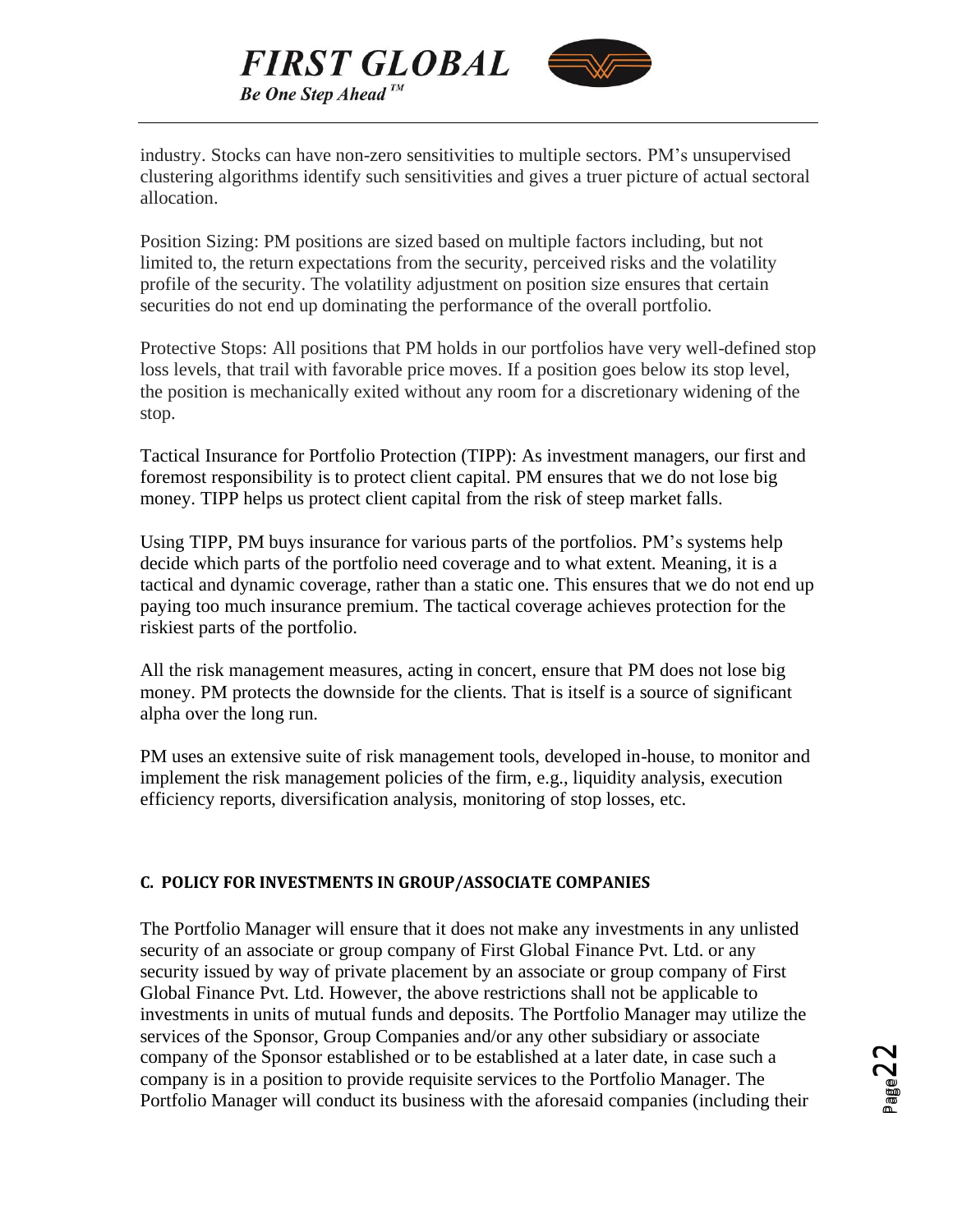



employees or relatives) on commercial terms and on arm's length basis and at mutually agreed terms and conditions and to the extent permitted under SEBI Regulations after evaluation of the competitiveness of the pricing offered and the services to be provided by them.

# Portfolio Management Team

The investors' funds in various portfolios would be managed by a team of skilled professionals under the able guidance and supervision of Ms. Devina Mehra. She has more than 30 years of experience in equity, portfolio management and fund management. The company has recruited two more fund managers for the Portfolio Business.

Execution of Trade in Own Company

All trades would be executed as per the SEBI rules and regulations with the group of empanelled brokers including the portfolio manager's holding company, being a broking Company. All trades executed for the clients (except NRE clients) will be in Pool Account of PMS Portfolio and shares would be transferred to the Client's DP account as soon as the shares are received from the Exchange.

Appointment of Distributors

Account activations will be sourced by various channel partners, employees, referral agents and distributors of First Global Finance Pvt. Ltd.

Details of PMS plans for Discretionary Services:

The Portfolio Manager offers Discretionary Portfolio Management Services, Advisory Services and Non- Discretionary Portfolio Management Services as per Individual Portfolio Management Service agreement.

The Portfolio Manager under its Discretionary Portfolio Management Services offers portfolios with different investment objectives and policies to cater to individual requirements of the Client. The Portfolio Manager shall deploy the Securities and/or funds of the client in accordance with the Investment objectives stated in the Portfolio selected by the Client. All the trades would be executed in Pool Account and thereafter the scrips will be transferred to the respective Client's account.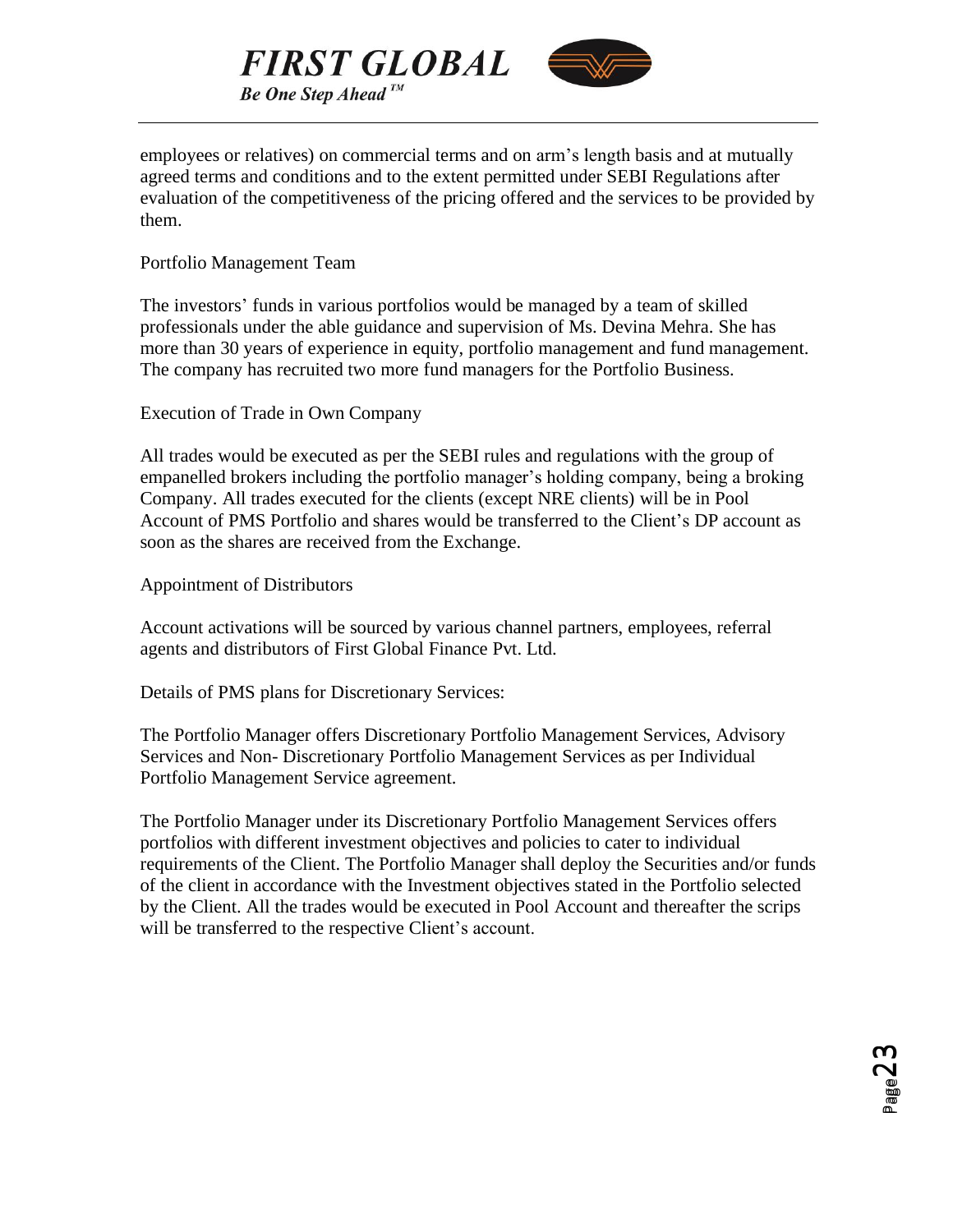



## <span id="page-23-0"></span>**X. RISK FACTORS**

- 1. Investments in securities are subject to market risks and include price fluctuation risks. There are no assurances or guarantees that the objectives of the Investment will be achieved. The investments may not be suited for all categories of investors.
- 2. As with any investment in securities, the value of the Client's Portfolio can go up or down depending on the factors and forces affecting the capital market.
- 3. Investors are not being offered any guaranteed or assured returns, i.e. either of principal or appreciation on the Portfolio.
- 4. The investments made are subject to external risks such as war, natural calamities, and policy changes of local/international markets which affect the stock markets.
- 5. The value of the Portfolio may increase or decrease depending upon various market forces and factors affecting the capital markets, such as de-listing of securities, market closure, and a relatively small number of scrips accounting for large proportion of the trading volume. Consequently, the Portfolio Manager provides no assurance of any guaranteed returns on the Portfolio.
- 6. The investment decision made by the Portfolio Manager may not always be profitable.
- 7. Investments made by the Portfolio Manager are subject to risks arising from the investments' objective, strategy and asset allocation.
- 8. The Client's investment with the Portfolio Manager shall be subject to the terms and conditions mentioned in the Agreement. Liquidity would be restricted in case of fixed term portfolios.
- 9. Investors may note that the Portfolio Manager's investment decisions may not always be profitable, as the actual market movements may be at a variance with the anticipated trends.
- 10. Investments in equity and equity-related securities involve a high degree of risks and the Client should not place funds with the Portfolio Manager for investing unless they can afford to take the risk of losing their investment.
- 11. The Portfolio is also vulnerable to movements in the prices of securities invested in, which again could have a material bearing on the overall returns from the Portfolio.
- 12. While securities that are listed on the stock exchange carry lower liquidity risk, the ability to sell these investments is limited by the overall trading volume in the stock exchange. Debt and money market securities, while being fairly liquid, still lack a welldeveloped secondary market, which may restrict the selling ability of the Portfolio(s) and lead to the investment(s) incurring losses till the securities are finally sold.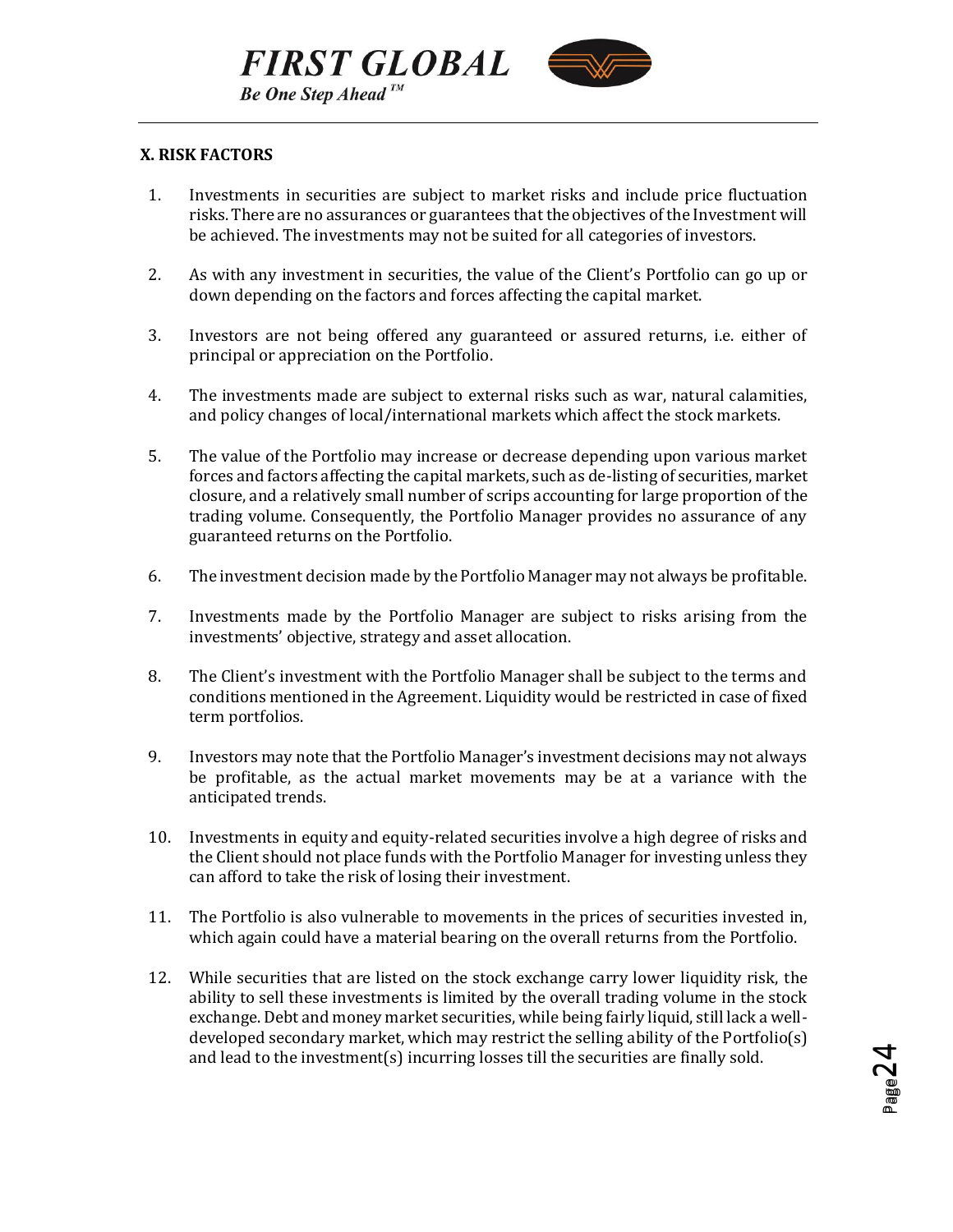

13. The performance of the Client's portfolio may be adversely affected by the performance of individual companies, changes in the market place and industryspecific and macro-economic factors.

**FIRST GLOBAL** 

**Be One Step Ahead**<sup>IM</sup>

- 14. Risks arising from non-diversification diversified portfolios (allocated across companies and broad sectors) generally tend to be less volatile than those from nondiversified portfolios.
- 15. Any policy change/technology change/obsolescence of technology would affect the investments made in a particular industry.
- 16. Unrated/lower rated securities: The Portfolio Manager may invest in lower rated/unrated securities offering higher yields. This may increase the risk of the Portfolio.
- 17. Such investments will be subject to the scope of investments as laid down in the Agreement.
- 18. The names of the Schemes do not in any manner indicate their prospects or returns. The performance in the equity schemes may be adversely affected by the performance of individual companies, changes in the market place and industry specific and macroeconomic factors.
- 19. Debt investments and other fixed income securities may be subject to interest rate risk, liquidity risk, credit risk, and reinvestment risk. The liquidity of these investments may be affected by trading volumes, settlements periods and transfer procedures.
- 20. Technology stocks and some of the investments in niche sectors run the risk of volatility, high valuation, obsolescence and low liquidity.
- 21. There are risks attached with the use of derivatives. The Portfolio Manager may use derivative products, as may be permitted by SEBI from time to time. As and when the schemes trade in the derivatives market, there are risk factors and issues concerning the use of derivatives that investors should understand. Derivative products are specialized instruments that require investment techniques and risk analysis which are different from those associated with stocks and bonds. The use of a derivative requires an understanding not only of the underlying instrument, but also of the derivative itself. Derivatives require maintenance of adequate controls to monitor the transactions entered into, the ability to assess the risk that a derivative adds to the portfolio and other related capabilities. There is the possibility that a loss may be sustained by the portfolio as a result of the failure of another party (usually referred to as the "counter party") to comply with the terms of the derivatives contract. Other risks in using derivatives include market risk, valuation risk, liquidity risk and basis risk. Also, it is to be noted that the market for derivative instruments is nascent in India.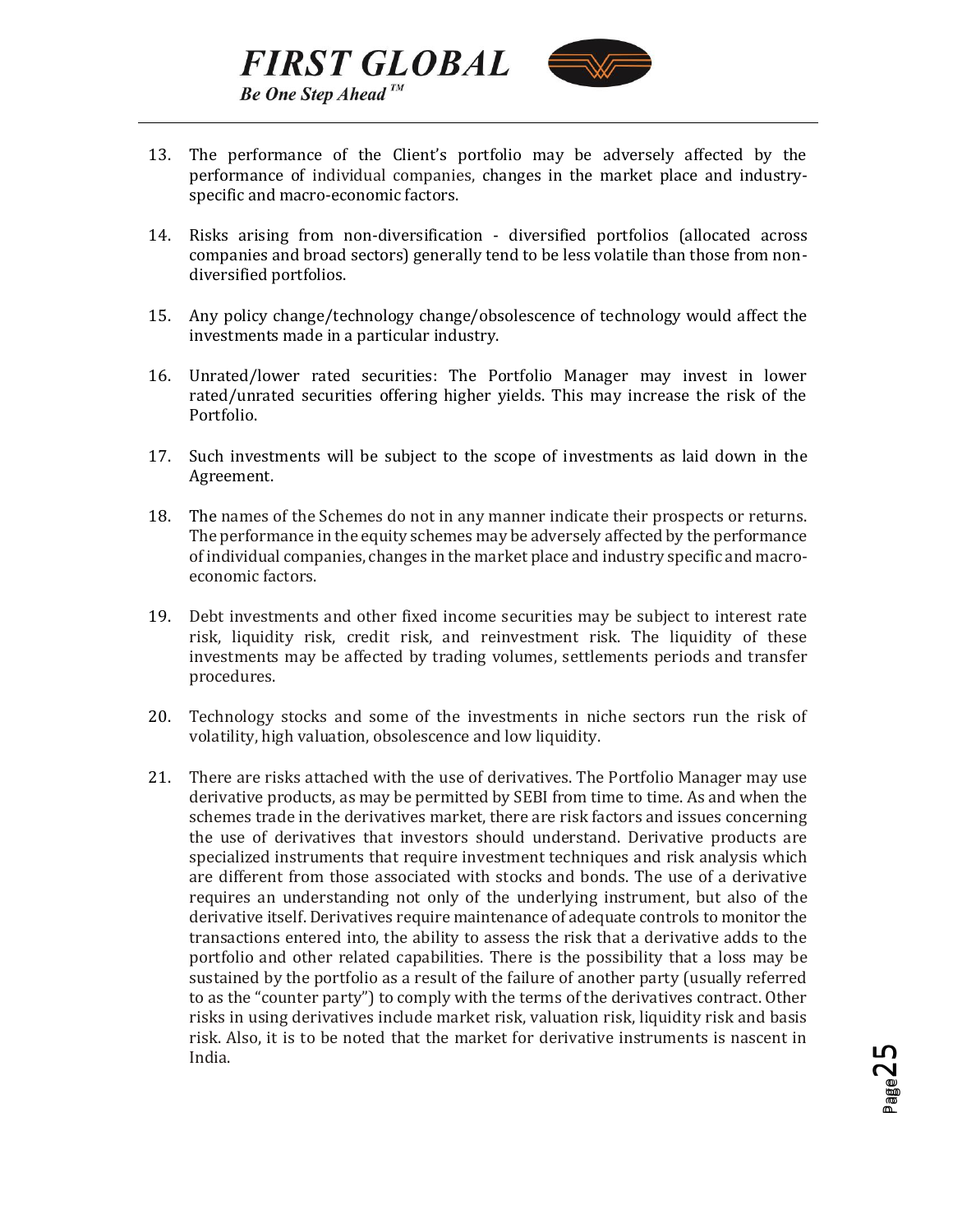

22. In the case of stock lending, risks relate to the defaults from counter-parties with regard to securities lent and the corporate benefits accruing thereon, inadequacy of the collateral and settlement risks. The Portfolio Manager is not responsible or liable for any loss resulting from the operations of the schemes.

**FIRST GLOBAL** 

**Be One Step Ahead**<sup>TM</sup>

- 23. The Portfolio Manager may invest in the shares, units of mutual funds, debt, deposits and other financial instruments of group companies. Different types of securities in which the Client's funds would be invested carry different levels and types of risks. Accordingly, the Portfolio's risk may increase or decrease, depending upon its investment pattern; e.g. corporate bonds carry a higher amount of risk than government securities. Further, even among corporate bonds, bonds which are AAA rated are comparatively less risky than bonds which are A rated.
- 24. Each portfolio will be exposed to various risks depending on the investment objective, strategy and asset allocation. The investment objective, strategy and the asset allocation may differ from client to client. However, highly concentrated portfolios with lesser number of stocks will generally be more volatile than a portfolio with a larger number of stocks. Portfolios with a higher allocation to equities will be subject to higher volatility than portfolios with low allocation to equities.
- 25. Risks arising out of non-diversification: Diversified portfolios (allocated across companies and broad sectors) generally tend to be less volatile than non-diversified portfolios.

The Portfolio Manager has been providing Portfolio Management Services under the PMS licence provided by SEBI for more than two years.

**Macro-Economic Risks**: Overall economic slowdown, unanticipated corporate performance environmental or political problems, changes to monitory or fiscal policies, changes in the government policies and regulations with regard to industry and exports may have direct or indirect impact on the investments, and consequently the growth of the portfolio.

**Debt and fixed income securities**: Given below are some of the common risks associated with investments in fixed income and money market securities. These risks include, but are not restricted to:

**Interest rate risk:** As with all debt securities, changes in interest rates will affect the valuation of the Portfolios, as the prices of securities generally increase as interest rates decline and generally decrease as interest rates rise. Prices of longer-term securities generally fluctuate more in response to interest rate changes than do shorter-term securities. Interest rate movements in the Indian debt markets can be volatile, leading to the possibility of large price movements up or down in debt and money market securities and thereby to possibly large movements in the valuation of Portfolios.

**Liquidity or marketability risk:** This refers to the ease at which a security can be sold at or near its true value. The primary measure of liquidity risk is the spread between the bid price and the offer price quoted by a dealer. Liquidity risk is characteristic of the Indian fixed income market.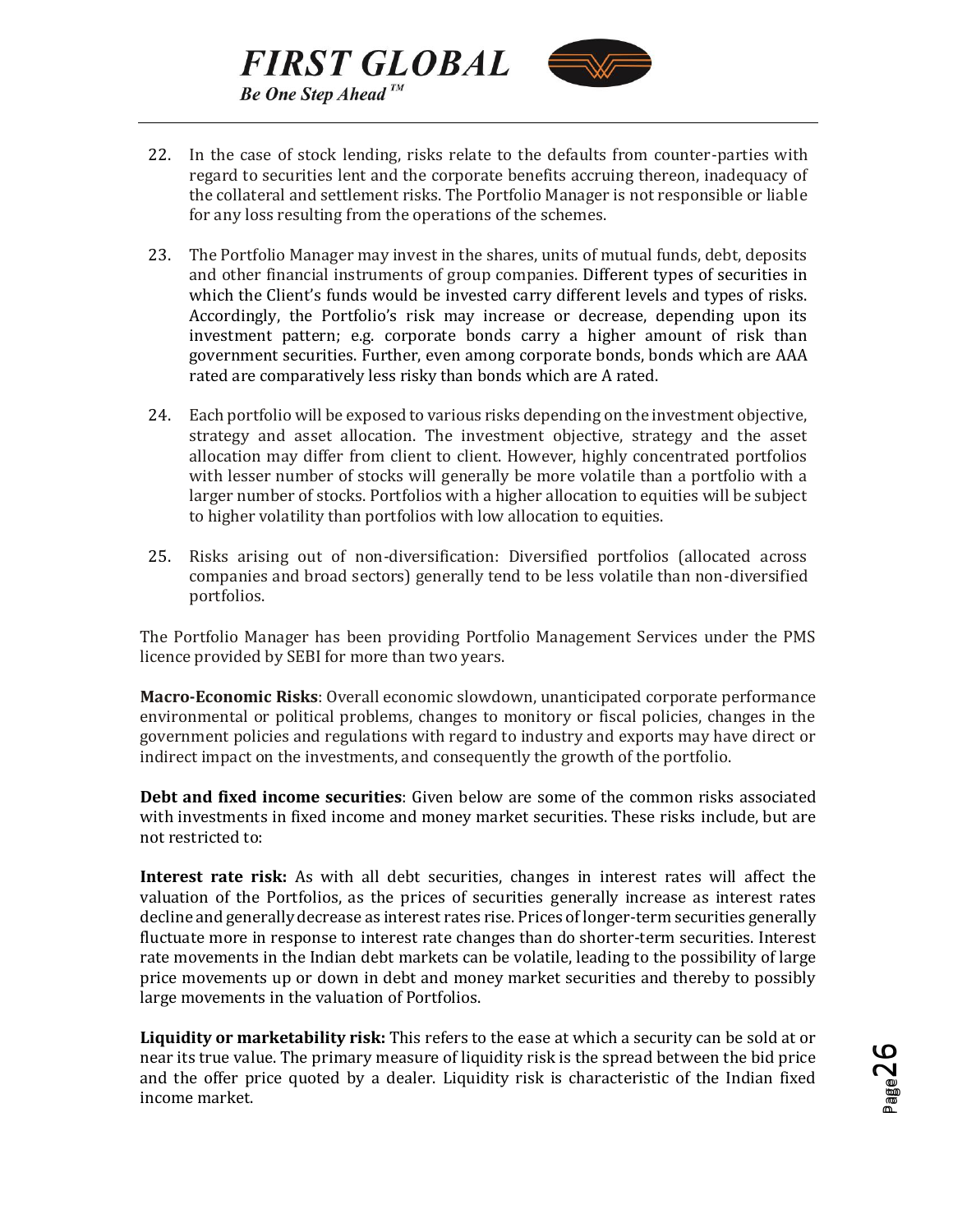



**Credit risk:** Credit risk or default risk refers to the risk which may arise due to default on the part of the issuer of the fixed income security (i.e. will be unable to make timely principal and interest payments on the security). Because of this risk, debentures are sold at a yield spread above those offered on Treasury securities, which are sovereign obligations and generally considered to be free of credit risk. Normally, the value of a fixed income security will fluctuate depending upon the actual changes in the perceived level of credit risk as well as the actual event of default.

**Reinvestment Risk:** This risk refers to the interest rate levels at which cash flows received from the securities under a particular Portfolio are reinvested. The additional income from reinvestment is the "interest on interest" component. The risk refers to the fall in the rate for reinvestment of interim cash flows.

**Mutual fund risk:** This risk arises from investing in units of mutual funds. Risk factors inherent to equities and debt securities are also applicable to investments in mutual fund units. Further, scheme specific risk factors of each such underlying scheme, including performance of their underlying stocks, derivatives instruments, stock lending, off-shore investments etc., will be applicable in the case of investments in mutual fund units. In addition, events like change in fund manager of the scheme, take over, mergers and other changes in status and constitution of mutual funds, foreclosure of schemes or plans, change in government policies could affect performance of the investment in mutual fund units.

The Clients may not be able to avail of securities transaction tax credit benefit and/or tax deduction at source (TDS) credit and this may result in an increased incidence of tax on the Clients. The Client may incur a higher rate of TDS/ dividend distribution tax in case the investments are aggregated.

In case of investments in mutual fund units, the Client shall bear the recurring expenses of the portfolio management services in addition to the expenses of the underlying mutual fund schemes. Hence, the Client may receive lower pre-tax returns compared to what he may receive had he invested directly in the underlying mutual fund schemes in the same proportions.

After accepting the corpus for management, the Portfolio Manager may not get an opportunity to deploy the same, or there may be a delay in deployment. In such situation, the Clients may suffer opportunity loss.

## <span id="page-26-0"></span>**XI. ONBOARDING OF CLIENTS**

The clients shall have an option to be on-boarded directly, without intermediation of persons engaged in distribution services. At the time of on-boarding of clients directly, no charges except statutory charges shall be levied.

## <span id="page-26-1"></span>**XII. CLIENTS REPRESENTATION**

FIRST GLOBAL FINANCE PVT. LTD. currently offers Discretionary Portfolio Management Services.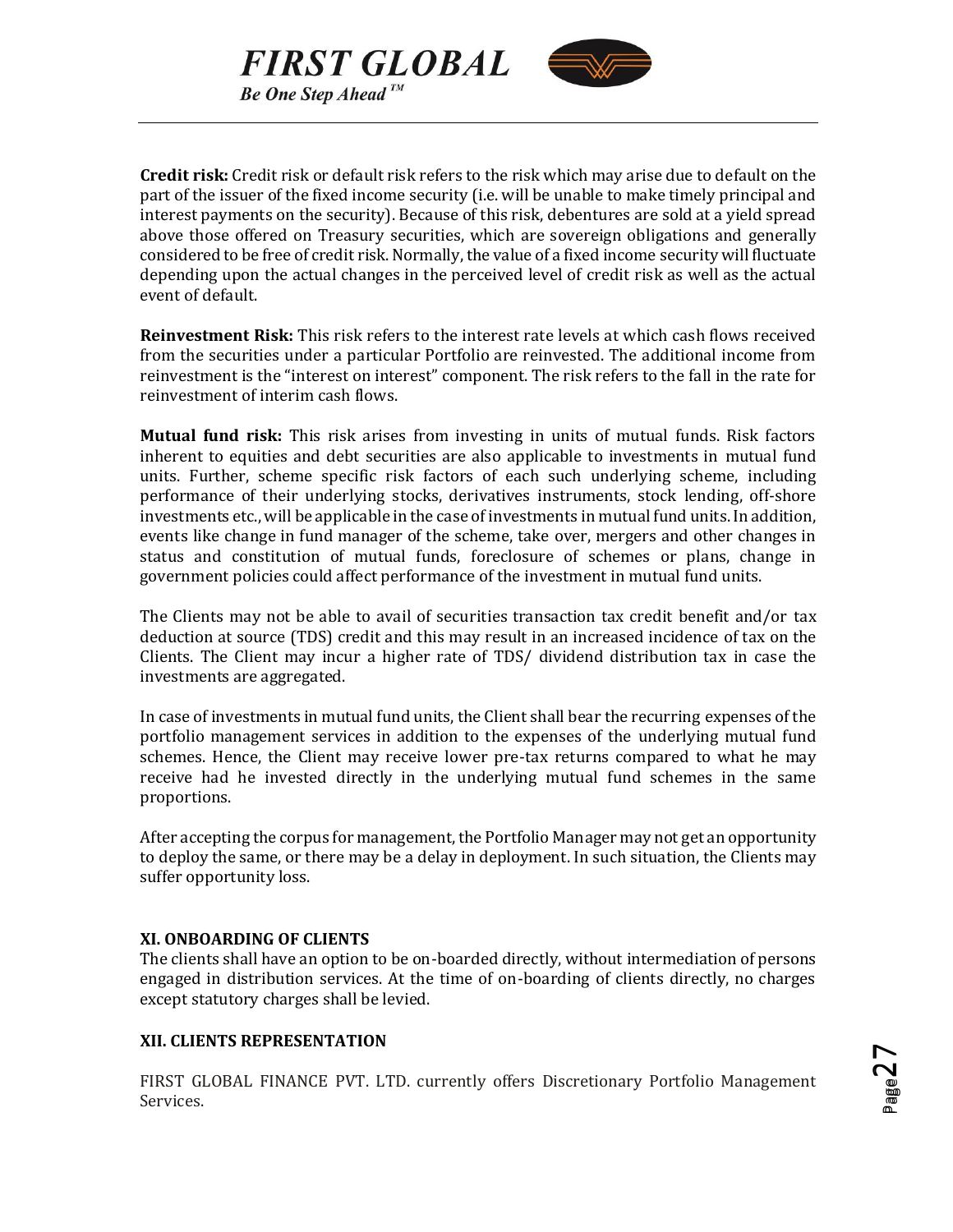



The Client serviced during for the period February, 2020 to March 31, 2020 is as under

| Category<br>of clients                      | of<br>No.<br>clients | <b>Funds</b><br>managed<br>(Rs. In Crs) | Discretionary / Non-Discretionary (if<br>available) |
|---------------------------------------------|----------------------|-----------------------------------------|-----------------------------------------------------|
| <b>Associates</b><br>and Group<br>Companies | 0                    | $\bf{0}$                                | <b>Discretionary</b>                                |
| Corporates                                  | 0                    | $\bf{0}$                                | <b>Discretionary</b>                                |
| Non-<br>corporates                          | 4                    | 1.9                                     | <b>Discretionary</b>                                |
| <b>NRIS</b>                                 | $\bf{0}$             | $\bf{0}$                                | <b>Discretionary</b>                                |
|                                             |                      |                                         |                                                     |

**The Client serviced during for the period April 1, 2020 to March 31, 2021 is as under**

| Category of clients                             | No. of clients | <b>Funds</b><br>managed<br>(Rs. In Crs) | Discretionary/<br><b>Non-Discretionary</b><br>(if available) |
|-------------------------------------------------|----------------|-----------------------------------------|--------------------------------------------------------------|
| <b>Associates and Group</b><br><b>Companies</b> |                |                                         | <b>Discretionary</b>                                         |
| Corporates                                      | 8              | 31.53                                   | <b>Discretionary</b>                                         |
| Non-corporates                                  | 53             | 38.47                                   | <b>Discretionary</b>                                         |
| <b>NRIS</b>                                     | 7              | 26.04                                   | <b>Discretionary</b>                                         |

**The Client serviced during for the period April 1, 2021 to March 31, 2022 is as under:**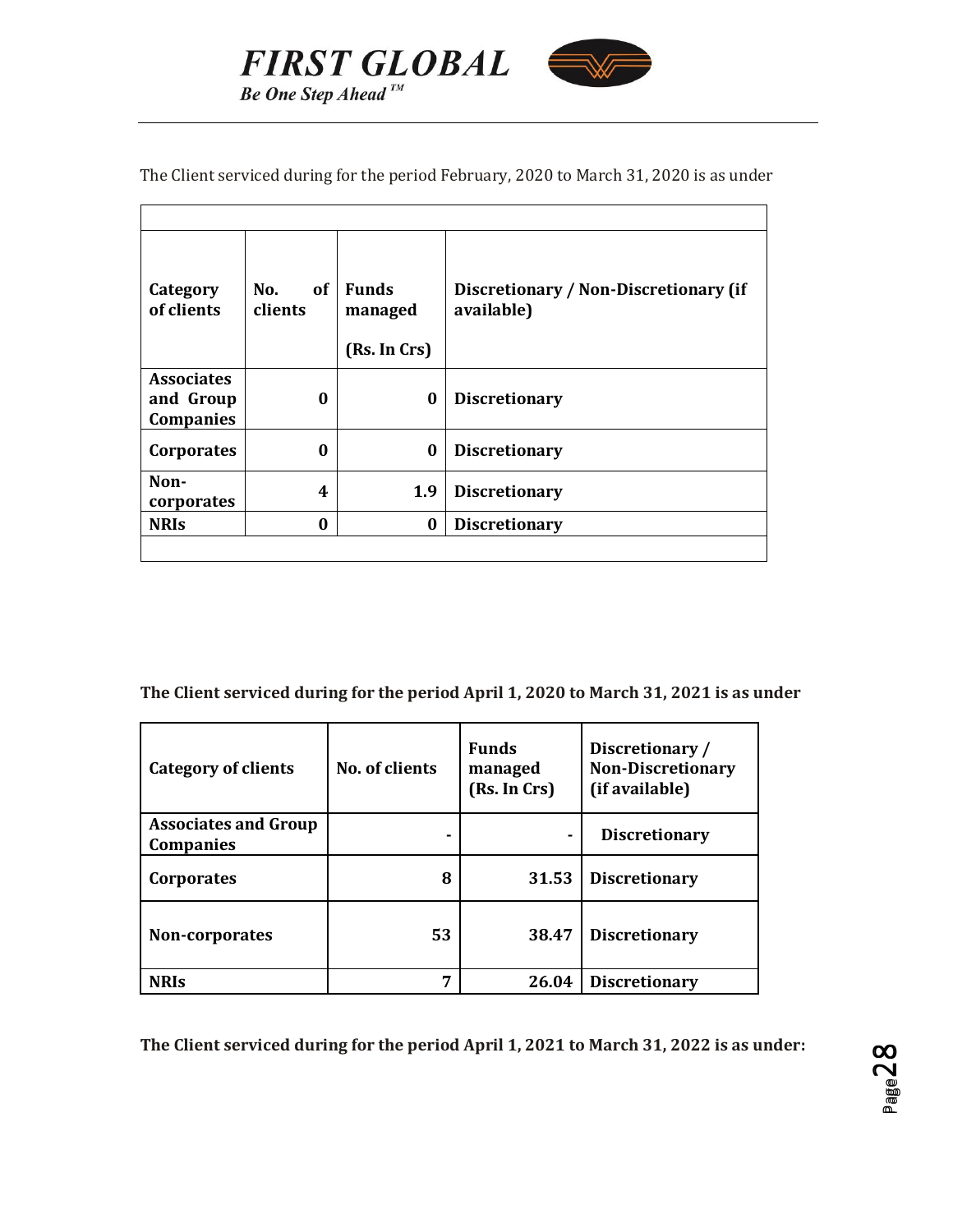

**Be One Step Ahead**<sup>IM</sup>

**FIRST GLOBAL** 

| Category of clients                                   | No. of<br>clients | <b>Funds</b><br>managed(Rs.<br>In Crs) | Discretionary / Non-<br><b>Discretionary (if</b><br>available) |
|-------------------------------------------------------|-------------------|----------------------------------------|----------------------------------------------------------------|
| <b>Associates</b><br>Group<br>and<br><b>Companies</b> |                   |                                        | <b>Discretionary</b>                                           |
| <b>Corporates</b>                                     | 20                | 85.76                                  | <b>Discretionary</b>                                           |
| Non-corporates                                        | 192               | 145.16                                 | <b>Discretionary</b>                                           |
| <b>NRIS</b>                                           | 21                | 52.62                                  | <b>Discretionary</b>                                           |

## <span id="page-28-0"></span>**XIII. DISCLOSURES IN RESPECT OF TRANSACTIONS WITH RELATED PARTIES PERTAINING TO PORTFOLIO MANAGEMENT SERVICES**

The Portfolio Manager has not invested and may not invest the funds of the Client in the equity of any related parties.

#### <span id="page-28-1"></span>**XIV. PERFORMANCE OF SCHEMES OF THE PORTFOLIO MANAGER**

**Investment Approach wise performance of the Portfolio Manager against the respective benchmark for the last one year, for Discretionary Portfolio Services with performance indicators calculated using 'Time Weighted Rate of Return' method in terms of Regulation 22 of the SEBI (Portfolio Managers) Regulations, 2020.** 

| Sr. No. Portfolio         | Period Feb 19, 2020 to March 31,<br>2020 |
|---------------------------|------------------------------------------|
|                           |                                          |
| <b>IMAAP</b>              | $-5.73%$                                 |
| Benchmark CRISIL Moderate | $-13.51%$                                |
| Hybrid Index              |                                          |
| <b>IS50</b>               | $-14.15%$                                |
| Benchmark-NSE 500         | $-29.41%$                                |

| Sr. No.   Portfolio       | Period April 1, 2020 to March 31,  <br>2021 |
|---------------------------|---------------------------------------------|
|                           |                                             |
| <b>IMAAP</b>              | 25.65%                                      |
| Benchmark CRISIL Moderate | 41.43%                                      |
| Hybrid Index              |                                             |
| <b>IS50</b>               | 68.56%                                      |
| Benchmark-NSE 500         | 82.10%                                      |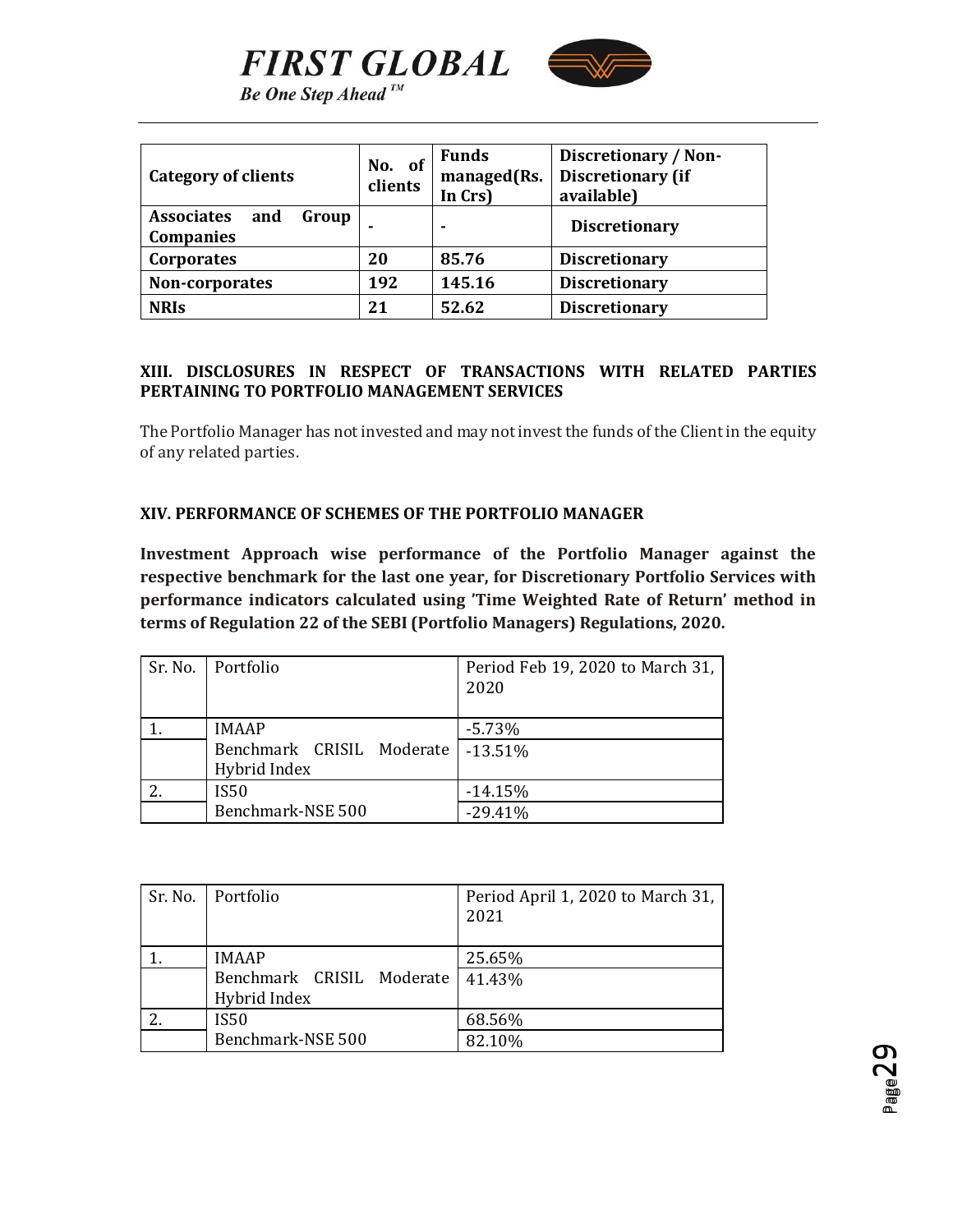

**Be One Step Ahead**<sup>IM</sup>

| Sr.<br>No.    | Portfolio                                 | Period April 1, 2021 to<br>March 31, 2022 |
|---------------|-------------------------------------------|-------------------------------------------|
|               | <b>IMAAP</b>                              | 22.54%                                    |
|               | Benchmark CRISIL Moderate Hybrid<br>Index | 11.42%                                    |
| $\mathcal{P}$ | <b>IS50</b>                               | 31.52%                                    |
|               | Benchmark-NSE 500                         | 20.96%                                    |

## <span id="page-29-0"></span>**XV. FINANCIAL PERFORMANCE OF THE PORTFOLIO MANAGER**

The following exhibit states the key financial data pertaining to the Portfolio Manager as per the audited financial statements:

| <b>Summarized Financial</b><br>Statement - Profit & Loss A/c | For the year<br>ended 31st<br><b>March, 2021</b> | For the year<br>ended 31st<br><b>March, 2020</b> | For the year<br>ended 31st<br><b>March, 2019</b> |
|--------------------------------------------------------------|--------------------------------------------------|--------------------------------------------------|--------------------------------------------------|
|                                                              |                                                  |                                                  |                                                  |
| Income                                                       | 2,02,98,446.11                                   | 1,38,70,916.32                                   | 1,88,97,405.00                                   |
| Total expenses                                               | 1,93,68,224.65                                   | 1,32,74,122.50                                   | 1,71,66,360.00                                   |
| Profit before Depreciation and<br>Tax                        | 960464.81                                        | 611441.82                                        | 17,31,045.00                                     |
| Depreciation                                                 | 30244                                            | 14648                                            |                                                  |
| Profit Before Tax                                            | 930220.81                                        | 5,96,793.82                                      | 17,31,045.00                                     |
| Provision for Tax                                            | 299493                                           | 93,000                                           | 3,25,805.00                                      |
| Profit after tax                                             | 630727.81                                        | 5,03,793.82                                      | 14,05,240.00                                     |

| <b>Summarized Financial</b> | As at $31$ <sup>st</sup> | As at $31$ <sup>st</sup> | As at $31$ <sup>st</sup> |
|-----------------------------|--------------------------|--------------------------|--------------------------|
|                             | <b>March, 2021</b>       | <b>March, 2020</b>       | <b>March, 2019</b>       |
|                             | Rs.                      | Rs.                      | Rs.                      |

Page<sup>3</sup>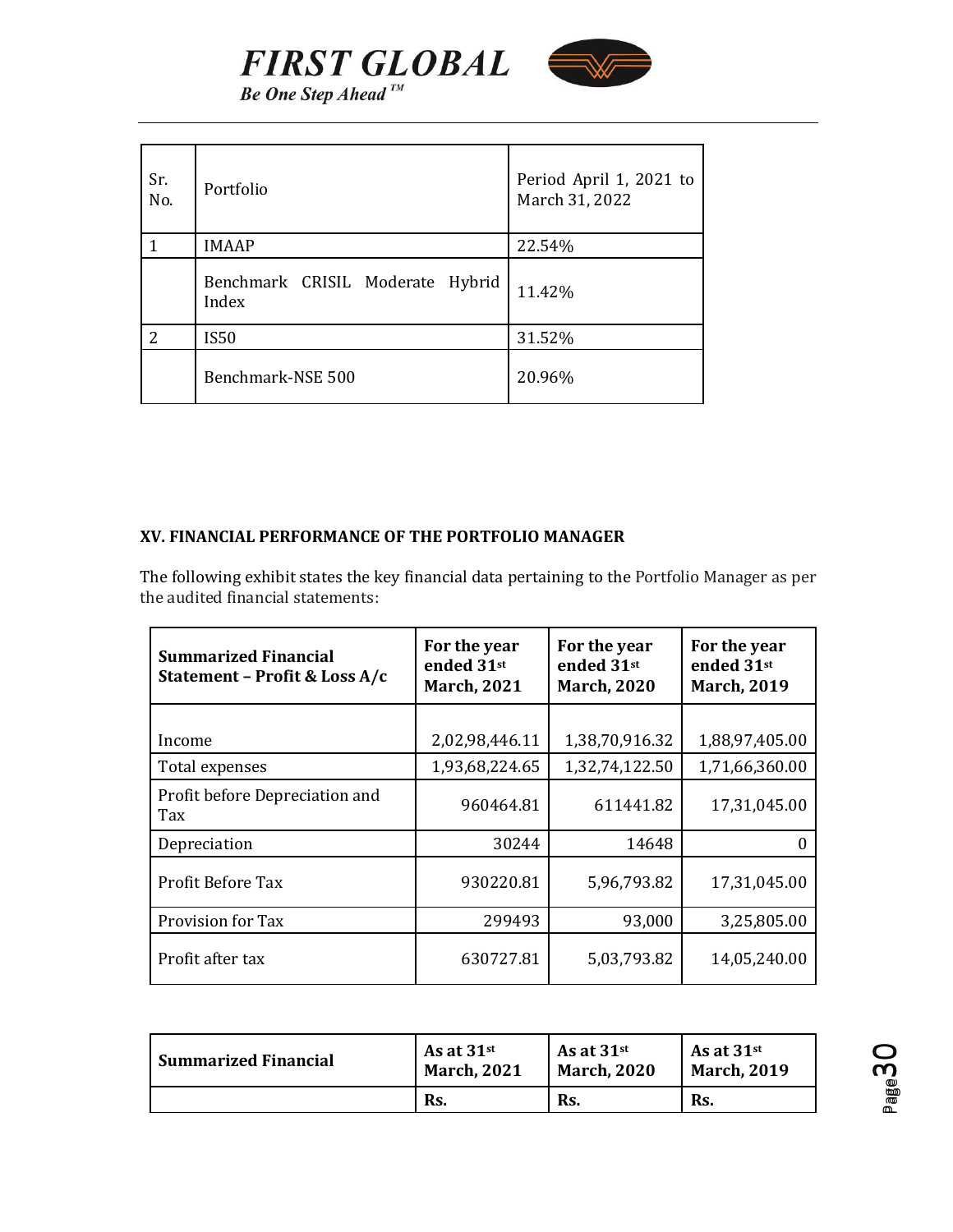

**FIRST GLOBAL Be One Step Ahead**<sup>IM</sup>

| Shareholder's funds           | 3,00,00,000.00 | 3,00,00,000.00      | 3,00,00,000.00      |
|-------------------------------|----------------|---------------------|---------------------|
| Loan Funds                    | 9,83,99,211.31 | 10,06,12,875.2      | 9,82,87,106.40      |
| Net Fixed Assets              | 2943386.00     | 2973630.00          | 28,82,278.00        |
| Investments                   |                |                     |                     |
| <b>Current Assets</b>         | 17,25,06,227.3 | 16,61,84,846.2<br>n | 17,46,32,707.4<br>8 |
| Less: Current Liabilities and | 10,89,47,997.4 | 10,31,09,047.2<br>3 | 13,13,52,023.3      |
| Provisions                    | 0              | 0                   | 0                   |
| <b>Net Current Assets</b>     | 6,35,58,229.84 | 6,30,75,799.03      | 4,32,80,684.11      |
| Deferred Tax Liability        | 2,70,296       | 1,15,917.00         | 1,15,917.00         |

#### <span id="page-30-0"></span>**XVI. AUDIT OBSERVATIONS**

**The Portfolio Manager has started operation from mid Feb, 2020. Therefore, Audit observation from statutory auditor is not available for preceding 3 years.** 

**Audit observation for the period February, 2020 to March 31, 2020 and April 1, 2020 to March 31, 2021 is NIL.**

#### <span id="page-30-1"></span>**XVII. NATURE OF COSTS AND EXPENSES FOR CLIENTS**

The following are indicative types of costs and expenses for clients availing the Portfolio Management services. The exact basis of charge relating to each of the following services shall be annexed to the Portfolio Management Agreement and the agreements of each of the services availed at the time of execution of such agreements.

#### **(a) Management Fees**

Management Fees relate to the Portfolio Management Services offered to Clients. The fee may be a fixed charge per annum or a percentage of the quantum of funds managed or linked to the portfolio returns achieved or any combination of any of these. In the event of it being a fixed charge or a percentage of the quantum of funds managed, it shall not exceed 2 % p.a. of the Client's portfolio corpus. With regard to the management fees linked to portfolio returns achieved, the terms will be decided as per the Client agreement.

Annual Portfolio Management Fees. (exclusive of GST) will be charged at the rate of 2% for the both the strategies on the average daily portfolio value The billing will be on a calendar monthly basis for the management fees.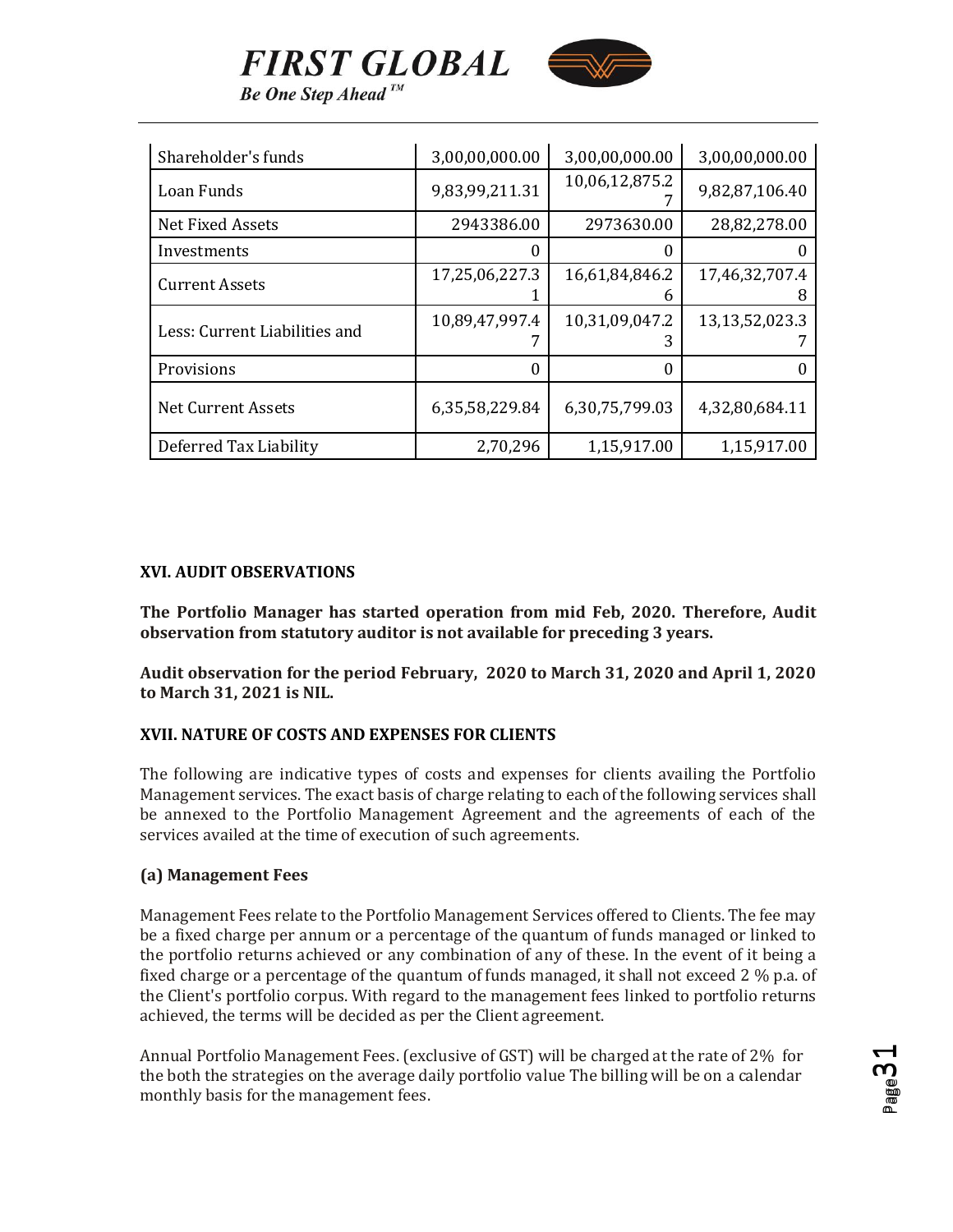**Be One Step Ahead**<sup>IM</sup>

**FIRST GLOBAL** 



#### **(b) Custodian/Depository Fees**

The charges relating to opening and operation of dematerialized accounts, custody and transfer charges for shares, bonds and units, dematerialization and other charges in connection with the operation and management of the depository accounts will be charged as per the actual paid to the custodian.

#### **(c) Registrar and Transfer Agent Fee**

Charges payable to registrars and transfer agents in connection with effecting transfer of securities and bonds, including stamp charges cost of affidavits, notary charges, postage stamp and courier charges at actuals as per DPMS agreement.

#### **(d) Brokerage and Transaction Costs**

The brokerage charges and other charges like service charge, stamp duty, transaction costs, turnover tax, exit and entry loads on the purchase and sale of shares, stocks, bonds, debt, deposits, units and other financial instruments at actuals as per DPMS Agreement.

## **(f) Certification and Professional Charges**

Charges payable for outsourced professional services like accounting, taxation, legal services, notarizations etc., will be charged at actual and for certifications and attestations required by bankers or regulatory authorities at 1200/- per certificate.

## **(g) Incidental Expenses**

Charges in connection with courier expenses, stamp duty, service tax, postal, telegraphic, opening and operation of bank accounts, etc.

Any other incidental or out of pocket expenses incurred on behalf of client under this DPMS Agreement shall be charged on actual. The Fees and other Charges are subject to revision from time to time with the consent of the Client

#### (h) **Performance fees**

Performance fees shall be computed on the basis of high water mark principle over the life of the investment for charging of performance / profit sharing fee. High Water Mark shall be the highest value that the portfolio/account has reached. Value of the portfolio for computation of high watermark shall be taken to be the value on the date when performance fees are charged. The performance fees will be charged on crossing of Hurdle Rate of the NAV of Portfolio. The performance fees shall be charged annually. The portfolio manager shall charge performance based fee only on increase in portfolio value in excess of the previously achieved high water mark.

(i) Exit Fees: No Exit fees will be charges on any withdrawals /Redemption.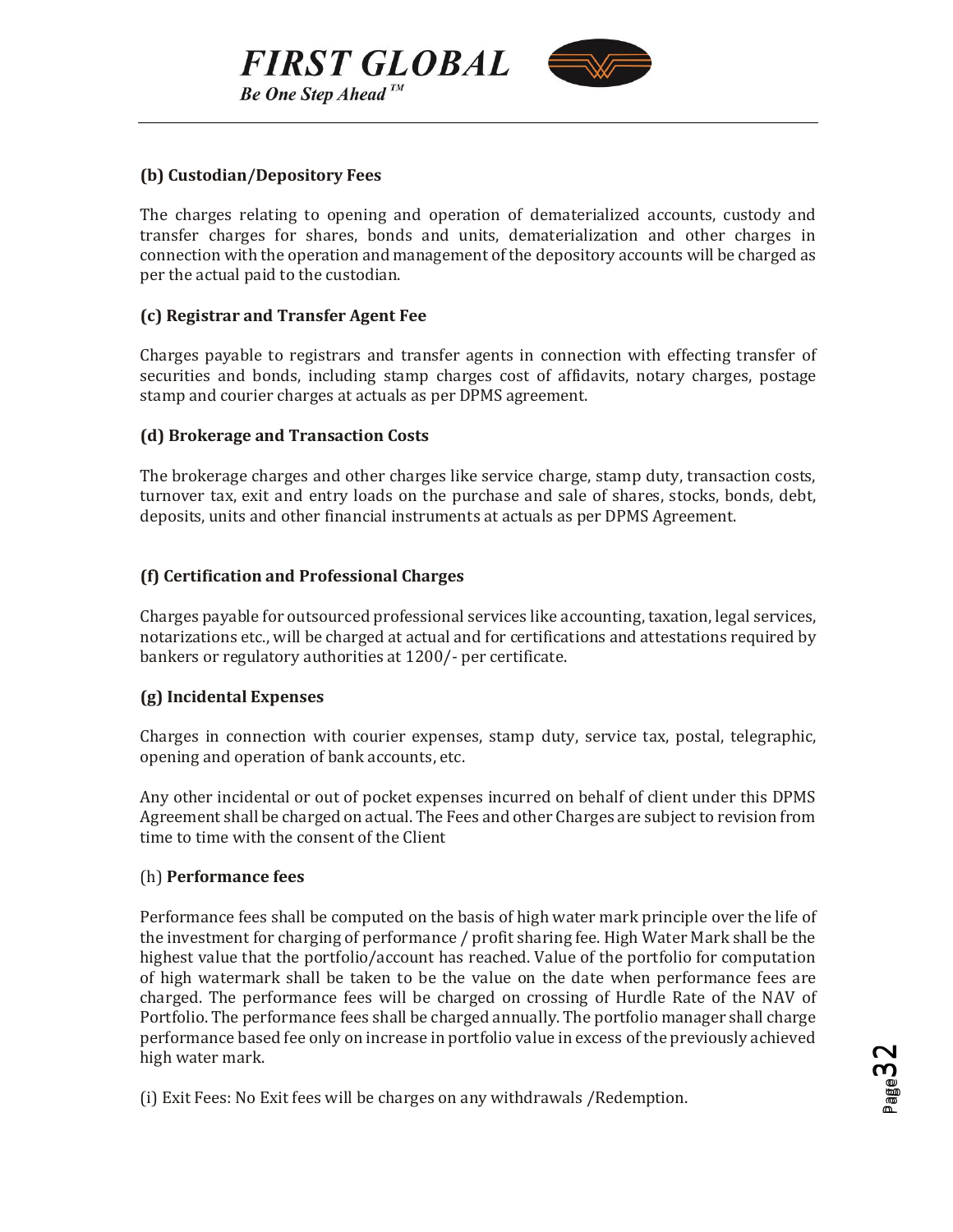



(j)Operating expenses excluding brokerage, over and above the fees charged for Portfolio Management Service, shall not exceed 0.50% per annum of the client's average daily Assets under Management (AUM).

(k) There will not be any upfront fees charged to the clients except the actual cost as mentioned above.

## <span id="page-32-0"></span>**XVIII. TAXATION IMPLICATIONS FOR CLIENTS**

#### **Taxation**

.

In view of the individual nature of tax consequences, each Client is advised to consult his/her tax advisor with respect to the specific tax consequences to him/her of participation in the model portfolios. The clients are best advised to take independent opinion from their respective tax advisors / experts for any income earned from such investments. The Portfolio Manager shall not be responsible for assisting in or completing the fulfilment of the Client's tax obligations. The provisions of the Income Tax Act, 1961 shall apply to the client and the Portfolio Manager in respect of their Individual income.

#### <span id="page-32-1"></span>**XIX. Accounting Policies and Basis of Valuation Accounting:**

The Portfolio Manager shall follow the following accounting policies in respect of the portfolio investment of the Clients:

- a. The Portfolio Manager shall keep and maintain proper books of accounts, records and documents for each Client so as to explain transactions for each Client and to disclose at any point of the Portfolio holding of each Client and in particular give a true and fair view of the performance of Portfolio for each Client. The books of accounts for the clients are maintained on historical cost basis.
- b. Transactions for purchase or sale of investments shall be recognized as of the trade date.
- c. The cost of investments acquired or purchased will include brokerage, stamp charges and any charge customarily included in the broker's bought note. In respect of privately placed debt instruments any front-end discount offered will be reduced from the cost of the investment.
- d. Dividend income is recognized post dividend declaration date. For the investments, which are not quoted on the stock exchange, dividend income will be recognized on the date of receipt of dividend from the company.
- e. Determining the holding cost of investments and the gains or loss on sale of Investments, the "First in First out (FIFO)" method will be followed.
- f. Bonus shares/units to which the security/scrip in the portfolio becomes entitled will be recognized only when the original share/scrip on which bonus entitlement accrues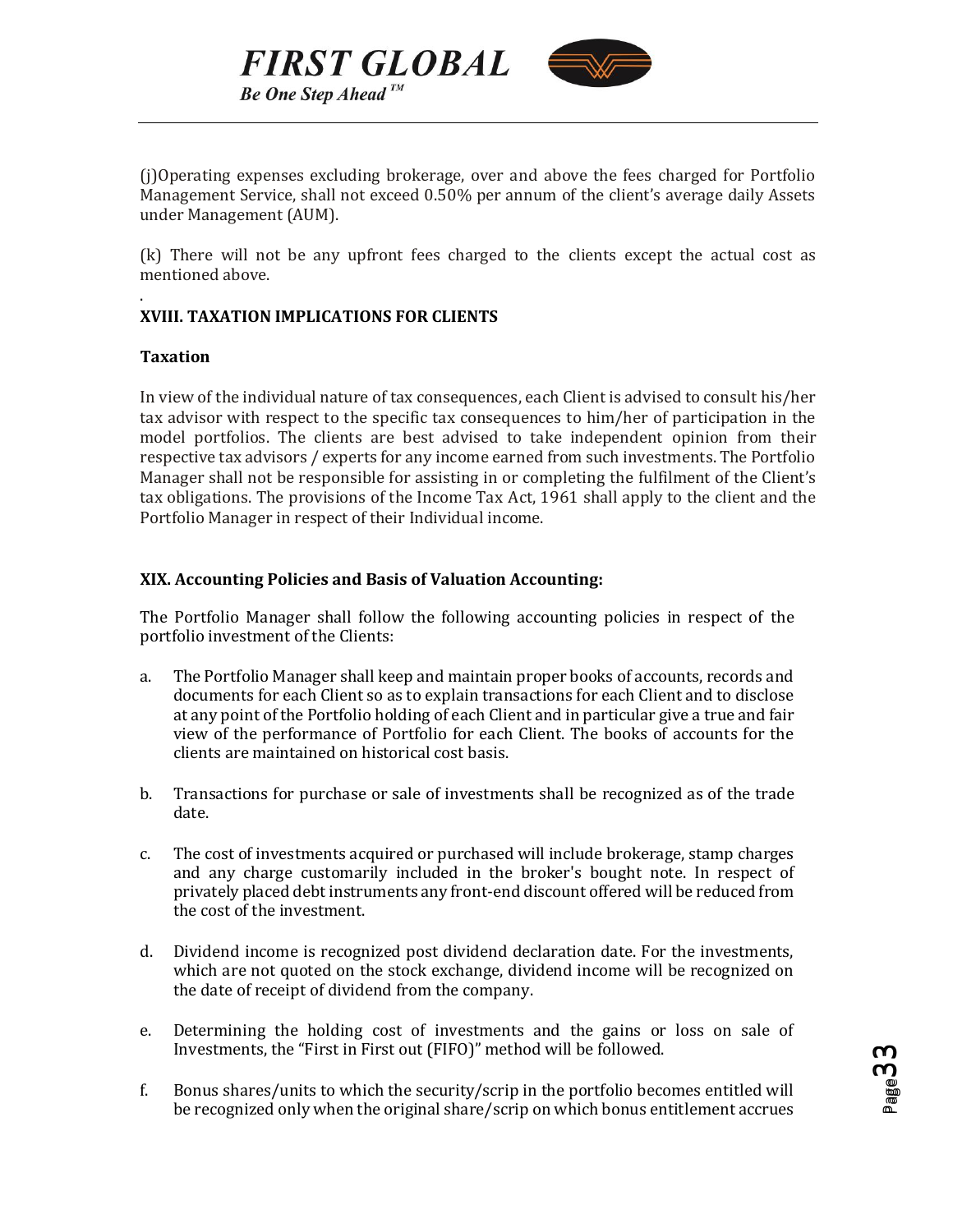



are traded on the stock exchange on an ex-bonus basis. Similarly, right entitlements will be recognized only when the original shares/security on which the right entitlement accrues is traded on the stock exchange on the ex-right basis.

g. In respect of interest bearing investments, income would be recognized on accrual basis.

#### **Basis of Valuation:**

- a. Investments in listed equity and debt securities ("traded securities") shall be valued on the basis of closing market rates on the National Stock Exchange ("NSE") as on the relevant valuation date. If the security is not listed on the NSE, latest available quote within a period of thirty days prior to the valuation date on the Bombay Stock Exchange or any other major stock exchange where the security may be listed would be considered. In the event of this date being a holiday at the exchange, the rates as on the immediately preceding trading day shall be adopted. If no such quote is available, the security may be considered as non-traded.
- b. For derivatives and futures and options, unrealized gains and losses will be calculated by marking to market the open positions.
- c. Mutual fund units are valued at latest available net asset value (NAV) of the particular scheme on the valuation date.
- d. Debentures and Bonds will be valued at their Last Traded Price (LTP) as quoted on the National Stock Exchange/Bombay Stock Exchange provided the value traded is at least Rs. 1 crore.

However in case of each of the Bonds, when on the last trading day of such month where LTP is not available, the Portfolio Manager will source the valuation of such bonds from CRISIL.

Exception - When in the opinion of the Portfolio Manager, the debentures and bonds, apparently, do not reflect their fair/realisable value, the Portfolio Manager shall deviate from CRISIL-based valuation and such instruments shall be valued using principles of fair valuation. Necessary documentation justifying each such deviation and the computation of fair price shall be recorded by the Portfolio Manager.

- e. Unlisted, non-traded and all other securities where a value cannot be ascertained shall be valued as determined in good faith by the Portfolio Manager.
- f. The Portfolio Manager and the Client can adopt any specific norms or methodology for valuation of investments or for accounting the same, as may be mutually agreed between them on a case to case basis.
- g. The securities received towards corpus and added to the portfolio are valued and accounted at the previous day closing rate of NSE to the portfolio. The securities withdrawn as corpus are valued at previous day closing rate of NSE.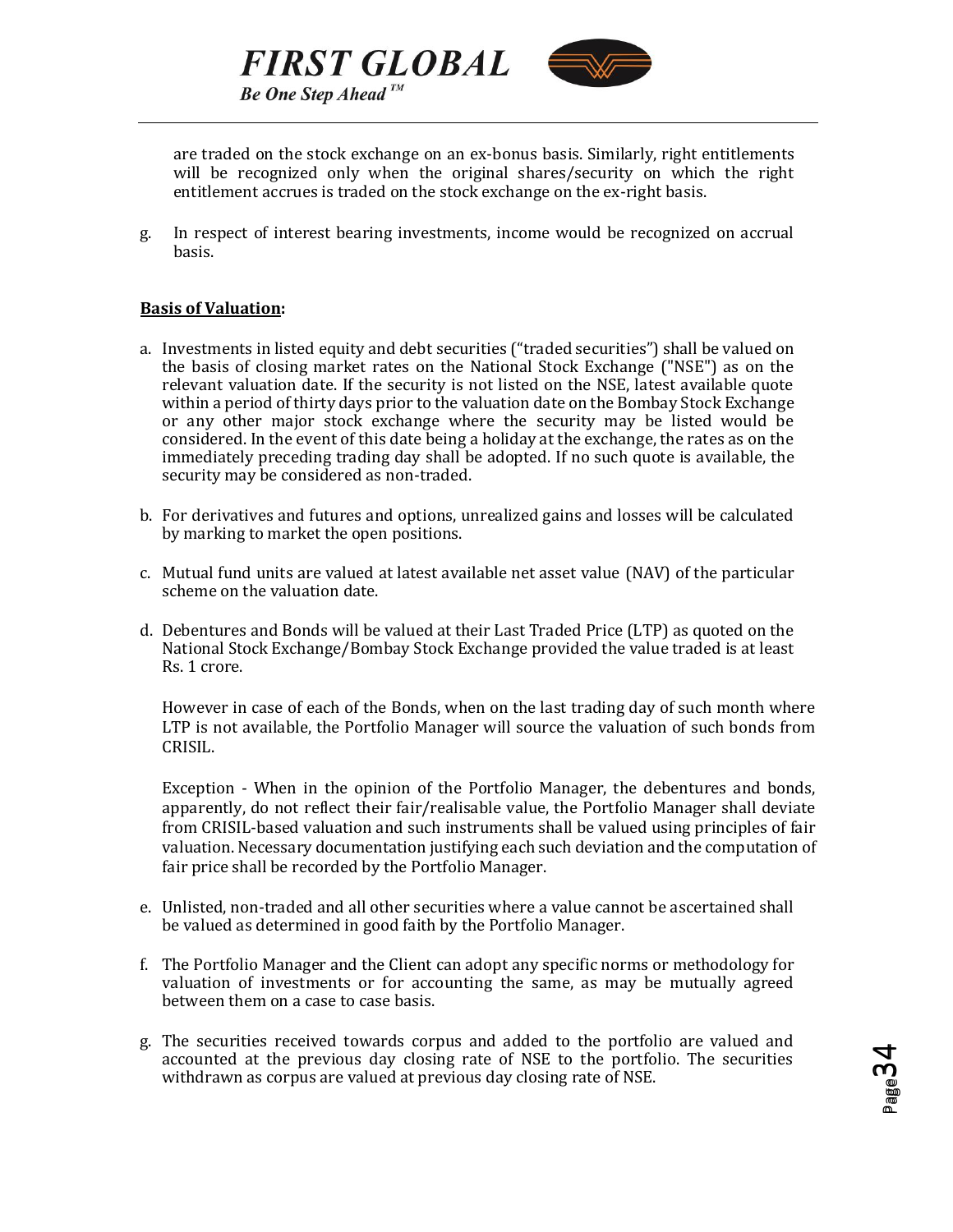



- h. Mutual fund units received towards corpus are valued and accounted at the latest available NAV on the date of addition to the portfolio. Mutual fund units withdrawn are valued and accounted at the latest available NAV on the date of withdrawal.
- i. Securities transaction tax levied on purchase/sale of securities and derivatives during the financial year is recognized as an expense in the books of accounts.
- j. Tax deducted at source on sale of shares/mutual funds, interest or any other income on which tax is liable to be deducted is adjusted against corpus on a yearly basis at the end of the financial year since such amounts are not available to the Portfolio Manager for investment purposes

#### <span id="page-34-0"></span>**XX. Investor Services & SCORES**

#### **Service levels and Reports**

The Portfolio Manager shall furnish to the Client reports/statements/documents at least once in quarter and as and when required by the Client with a reasonable frequency. Such reports/statements/documents shall contain the following details namely:

- a. Report on the composition and value of the portfolio, description of securities, number of securities, value of each security held in the portfolio, cash balance and aggregate value of the portfolio on the date of the report;
- b. Report on the transaction undertaken during the period of report including date of transaction and details of purchase and sales;
- c. Report on beneficial interest received during that period in respect of interest, dividend, bonus shares, rights shares and debentures;
- d. Report on expenses incurred in managing the portfolio;
- e. Details of risk foreseen by the Portfolio Manager and the risk relating to the securities recommended by the Portfolio Manager for investment or disinvestments

The Portfolio Manager shall on a best effort basis endeavour to provide reports to the Client within below mentioned timelines after receipt of request from the Client:

| Sr. No | Report                       | Timeline for providing the  |
|--------|------------------------------|-----------------------------|
|        |                              | report after receipt of the |
|        |                              | request                     |
|        | Portfolio holding statement  | Three working days          |
|        | <b>Transaction statement</b> | Seven working days          |
| 3.     | Capital gains register       | Seven working days          |
|        | Performance report           | Seven working days          |

(a) Contact information: The investor queries and complaints can be addressed to: